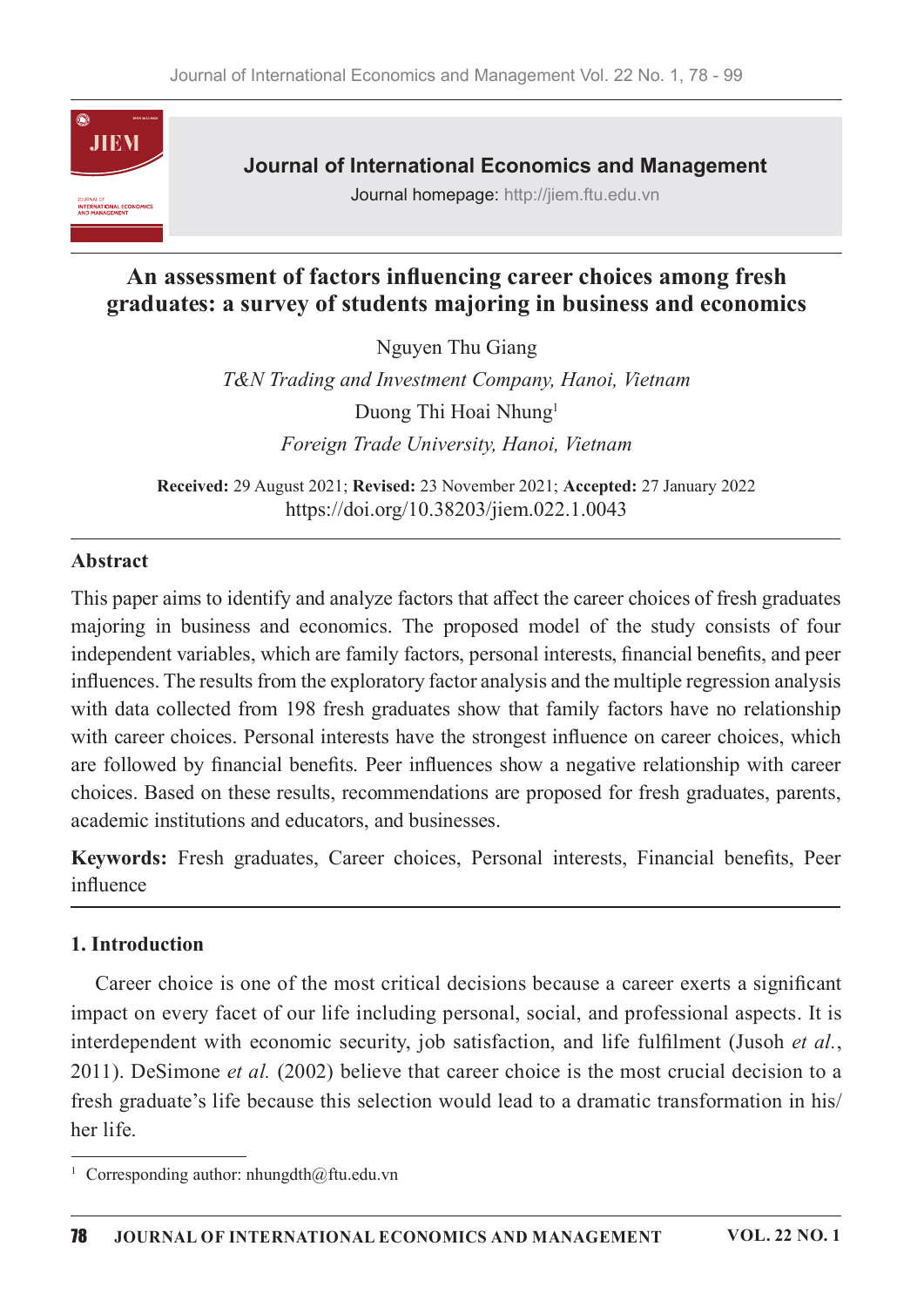Firstly, after graduating from an academic institution, suitable career decisions made at the intermediate years of employment may have a major impact on fresh graduates' professional and personal growth (Jusoh et al., 2011). With the right careers, they could accomplish their work in a positive and willing manner because these careers are suitable for them. They will go to work happily and feel motivated without feeling being forced or depressed. Secondly, the right careers also help them to increase their life fulfilment and be a source of happiness for them. If the career choices are made incorrectly and inappropriately, the workers might have to experience unnecessary stress and dissatisfaction. If the choices are not made appropriately, the workers might have to experience tension and unhappiness, and even burnout (Mashige and Oduntan, 2011). Moss (2019) defines burnout as fatigue, cynicism, or self-distance and lack of effectiveness and encouragement. Lastly, the organization is benefited from the right career choices made by the workers. Individuals with good career decision-making skills will be able to apply for the right jobs, which lower the country's unemployment rate (Lui et al., 2013). Therefore, the ability to make good career choices is at the heart of success for fresh graduates in their first years of employment (Lui et al., 2013).

Therefore, the aim of the study is to obtain an understanding of the factors which impact fresh graduates' career choices. This research has three main purposes, including exploring the influential role of both external and internal factors on fresh graduates' decision-making process for career choices, investigating the significance of the impact of each factor on fresh graduates' career choices, and providing fresh graduates, parents, educators at academic institutions, and other researchers in this field a deeper insight into fresh graduates' career choices.

This study seeks to fill a gap in the literature on determinants of career choices. Firstly, four factors including family factors, personal interests, financial benefits, and peer influences are selected based on its frequencies of appearance among previous studies. Those factors are suggested to have impacts on career choices. However, a few studies have tested the influences of these factors. Secondly, studies on career choices of fresh graduates are relatively limited. The previous studies seem to pay more attention to the career choices of students and adolescents rather than fresh graduates. Lastly, in Vietnam, there is a lack of studies analyzing determinants of career choices among fresh graduates majoring in business and economics.

The remaining of the paper is structured as follows. The next section will present the literature review related to this topic. The theoretical framework will be followed to enable the development of various hypotheses. After that, the research methodology will be demonstrated. In the next part, the empirical findings will be presented, as well as, discussed. Finally, the conclusion and recommendation part will close this study.

### 2. Literature review

### 2.1 Concept of career choices

The term career is defined by Gecikli (2002) as the professional, marketable, or business activity that an individual may adopt during his/her study life or till death. A person's job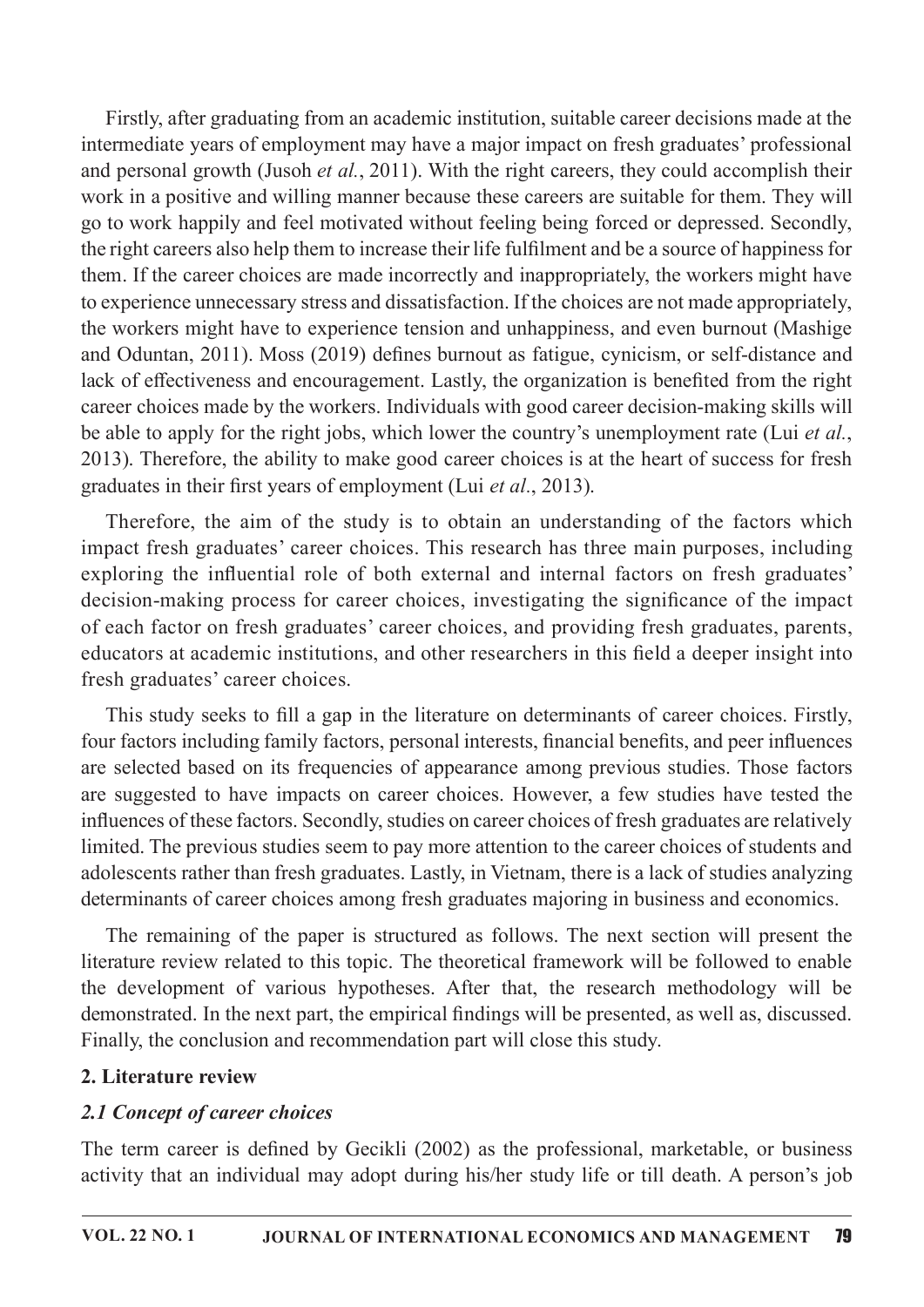choice may be defined as a series of decisions that he/she makes while deciding on a career path (Kolawole et al., 2012). Maina (2013) defines career choice as "the decision to follow a course of study that leads to a certain profession based on one's interests, passions, and skills as influenced by parental influences, peers, and role models." This definition is supported by Hartung (1995). He supposes that the career choice is a certain profession which one individual will depend on his/her readiness, ability, interests, decidedness, comfort, and selfclarity to decide on. This study uses the definition of career choice from Hartung (1995) and Maina(2013).

## 2.2 Concept of fresh graduates

A graduate is a person who has earned a first degree from a university or an institution, according to the Cambridge dictionary. A recent graduate is someone who has just graduated from a college or a university and has been out of school for less than three years (Keenan and Newton, 1986; Graham and McKenzie, 1995; Wickramasinghe and Perera, 2010). According to McGaha (2005), an undergraduate is considered a graduate after he/she receives his/her bachelor's degree. After receiving the bachelor's degree, a fresh graduate will experience immediate years of employment. He/she will be regarded as a fresh graduate from one to three years (Keenan and Newton, 1986; Graham and McKenzie, 1995; Wickramasinghe and Perera, 2010).

## 2.3 Factors impacting career choices of fresh graduates

In the literature, this topic has attracted great concern among scholars and practitioners (e.g., Akosah-Twumasi et al., 2018; Shujaat and Manzoor, 2014; Ahmed et al., 2017). Many scholars have investigated the determinants of career choices among different groups of people including secondary and high school students, international students, undergraduate, graduate, and postgraduate students. Some studies have categorized factors affecting career choices into groups. Akosah-Twumasi et al. (2018), Purohit et al. (2020), and Marinas et  $al.$  (2016) point out that there are three groups of factors affecting career choices. These are extrinsic factors, intrinsic factors, and interpersonal factors. Extrinsic factors refer to the factors that wield their influences from the external environments (Akosah-Twumasi et al., 2018). Intrinsic factors refer to the factors that belong to an individual (Akosah-Twumasi et al., 2018). Interpersonal factors refer to the factors that are related to other relationships of individuals (Akosah-Twumasi et al., 2018). The list of factors is based on the previous research of Akosah-Twumasi et al. (2018), who have provided a systematic review of factors that have influence on youth career choices. Table 1 illustrates the systematic review of the factors proposed by Akosah-Twumasi et al. (2018).

According to Akosah-Twumasi et al. (2018), there are four commonly observed determinants of career choices. These are financial remuneration, personal interest, influence of family member, and peer influences. There is, however, no research which tests the effects of all four factors on career choices. This study is conducted to analyze all four factors' impact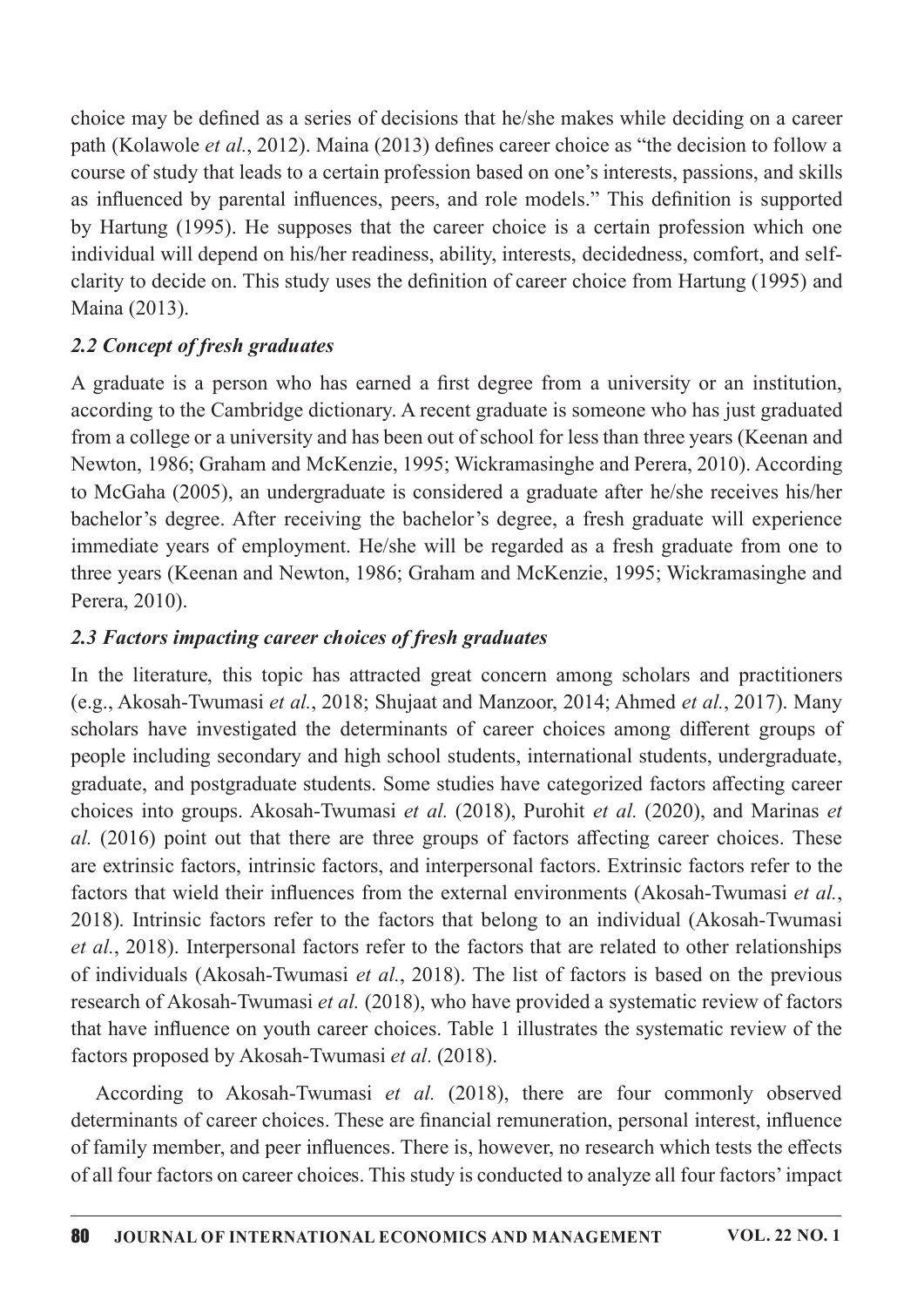on career choices of fresh graduates in Hanoi. The fresh graduates are selected because there is also a lack of research on this target group in Vietnam.

| <b>Factor Types</b>      | Criteria of each factor type           |  |  |  |
|--------------------------|----------------------------------------|--|--|--|
| <b>Extrinsic factors</b> | Financial remuneration                 |  |  |  |
|                          | Professional prestige                  |  |  |  |
|                          | Job accessibility                      |  |  |  |
|                          | Job security                           |  |  |  |
| Intrinsic factors        | Personal interests                     |  |  |  |
|                          | Self-efficacy                          |  |  |  |
|                          | Outcome expectations                   |  |  |  |
|                          | Professional development opportunities |  |  |  |
| Interpersonal factors    | Influence of family members            |  |  |  |
|                          | Teachers and educators                 |  |  |  |
|                          | Peer influences                        |  |  |  |
|                          | Social responsibilities                |  |  |  |
|                          | Emergent bicultural influence          |  |  |  |

Table 1. A systematic review of factors that influence youths career choices

Source: Akosah-Twumasi et al. (2018)

# **Family** factors

Family factors have gained great attention from researchers (Whiston and Keller, 2004). According to Wright et al. (2014), parents are the most important individuals who have a more direct effect on career choice making by their children than other contextual variables, particularly throughout adolescence. Family factors refer to the advice, guidance, wish, expectations, and support from family members (Fouad *et al.*, 2015).

According to Saleem et al. (2014), Wright et al. (2014), and Fouad et al. (2015), the profession of parents, their knowledge and income level in various professional areas, the norms, beliefs, information about modern occupations, the spotlight on the local and international job market, and the skills they acquire can all influence children's career choices (Saleem *et al.*, 2014). Intriguingly, despite being influenced by their parents, children's economic dependence on their parents has restricted their willingness to follow their parents' choices (Jodl *et al.*, 2001). Most importantly, Fizer  $(2013)$  points out that family factors influence students' choice of major in comparison with personal rewards, job opportunities, and other factors. Herren *et al.* (2011) find that parents have the most influential role on students when choosing a job in the agricultural field.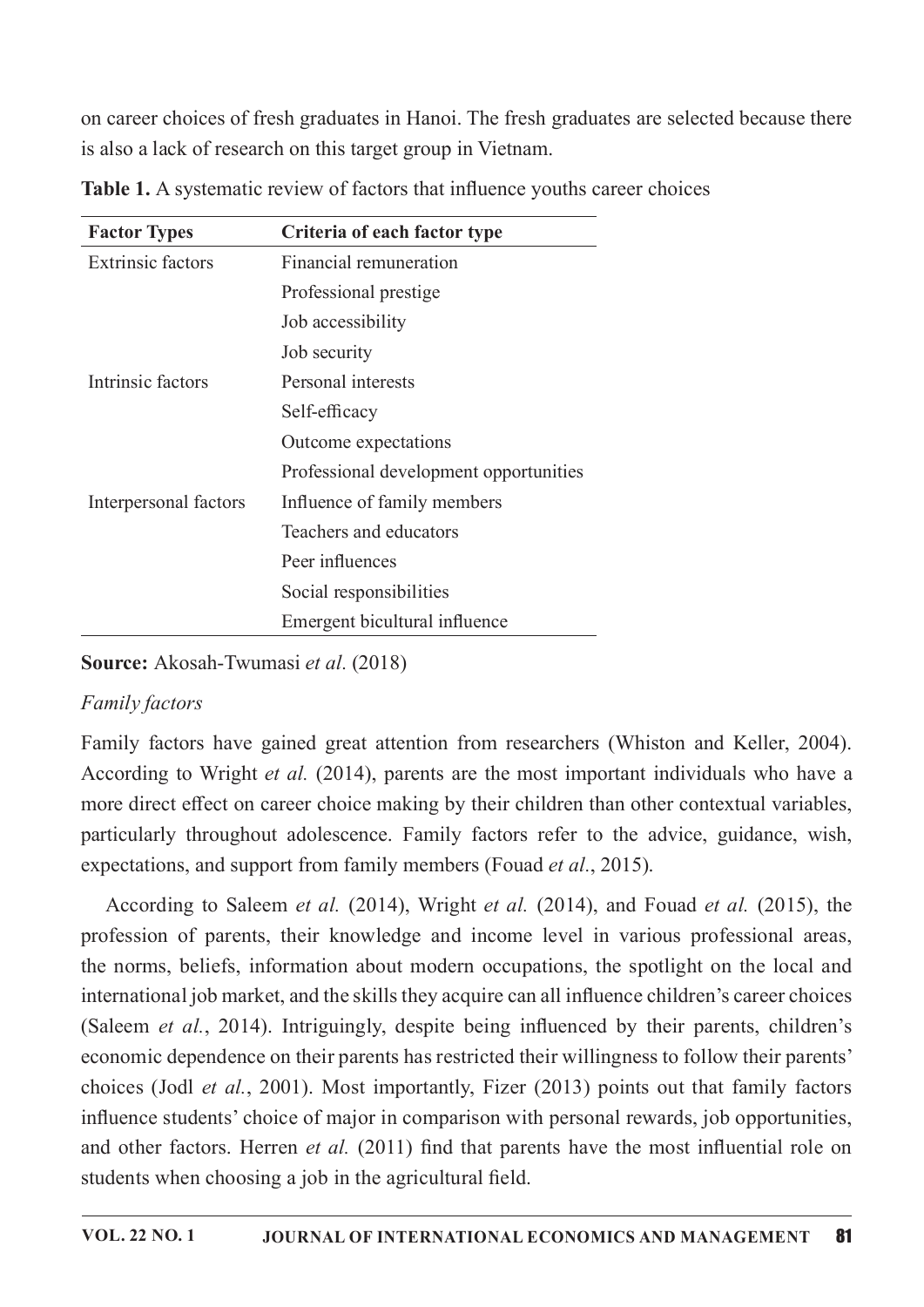#### Personal interests

Personal interests refer to regular hobbies or habitual activities which could make people's minds comfortable, happy, joyful, and encouraging (Liaw *et al.*, 2017). Individuals select work settings that best suit their personality and interests, according to the idea of career typology (Holland, 1966). Personal interests are formed during upbringing, education, and their contact with friendships, and life experiences. People are more likely to do the activities they like when they are motivated by their interests. A strong and inspiring passion in anything will encourage individuals to reach their full potential.

Pablo-Lerchundi et al.  $(2015)$  indicate that interest is a major factor affecting students' career choices in engineering. In addition, Gokuladas (2010) argues that students from metropolitan regions are more likely to prioritize their personal interests above social objectives when making career decisions. According to Atitsogbe *et al.* (2018), personal interests have a greater effect on Swiss pupils. In the computer and information technology industry, Alexander et al.  $(2011)$  highlight that personal interest is the most important factor affecting the career choices of students. Ahmed et al. (2017) illustrate that interest in the subject has the strongest linkage with the student's career choice.

## Financial benefits

Financial benefits refer to the salary and bonus payment that a person gets for adding value to a company (Fizer, 2013). The yearly amount of money that a company pays to an employee, particularly a professional or white-collar worker, is referred to as salary. An employer provides a regular payment to an employee, which is referred to as an annual payment. Bonus payment is a supplement to an employee's basic salary or an hourly rate of compensation (Fizer,2013).

Financial remuneration, known as financial benefits, has been proved to be the most influential extrinsic factor in career choice decisions (Akosah-Twumasi *et al.*, 2018). Financial remuneration refers to income, which is regarded as the most critical component of a young individual's life whose level of individualism is high (Agarwala, 2008). Al-Abri and Kooli  $(2018)$  suggest that Omani graduates take financial benefits as the most important determinant of the career choices. Wust and Simic (2017) indicate that high income is the most decisive factor for German students to choose a job. German students agree that high financial benefits and high social status are their top priority when selecting a career and evaluating their success. In Croatian culture, Wust and Simic  $(2017)$  point out that high income is of lower importance to young Croatians than young German because the Croatian society values collectivism.

### Peer influences

Peer influences refer to activities such as sharing, advising, counselling, communicating, and learning from peers (Gokuladas, 2010). In addition, peer influences can be referred to the feelings that peers bring to participants such as peer pressure. To illustrate, individuals decide to take on a job because their friends work at this place or advise them to work at this place.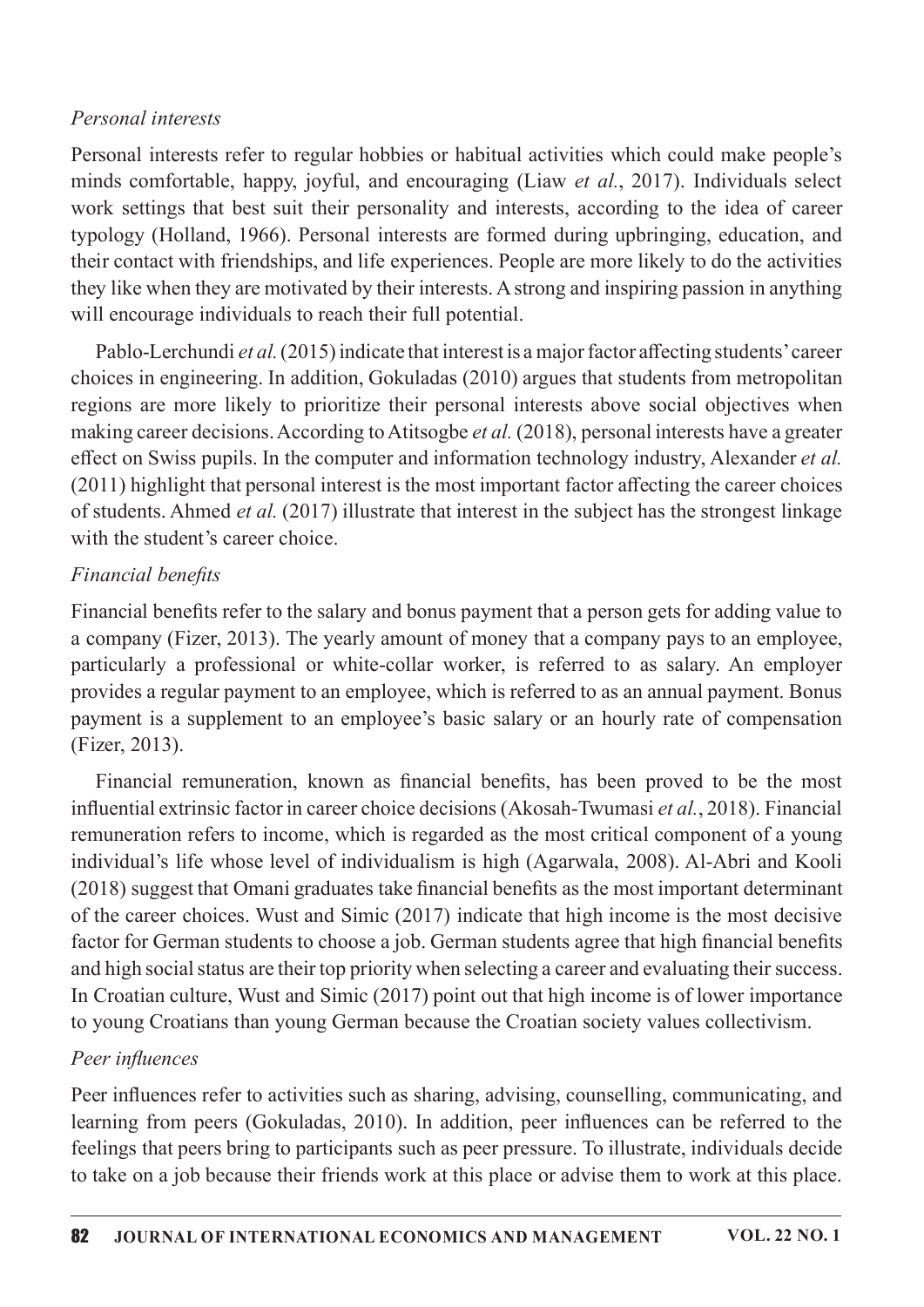In other scenarios, an individual decides to take on a new job as an outcome of peer pressures is considered as peer influences.

Peer influences should not be disregarded since it is shown to have an impact on job choices. Peer influences are identified as a third powerful element, which is after parents and teachers. Peer influences may have a major impact on career selections of children, particularly among the females. Peers are a branch of significant others. As social actors, they affect their types through social comparisons and approval (Yamashita et al., 1999; Bojuwoye and Mbanjwa, 2006; Gokuladas, 2010). Hashim and Embong (2015) suppose that the student's peer group is the single most potent source of influence with reference to career choices.

## 3. Research framework

# 3.1 Hypothesis development

As having been mentioned in the literature review part, family factors have exerted a significant impact on career choices in most studies. In general, the young in Asian culture is proved to be more influenced by family factors than in other cultures (Guan et al., 2015). This study is conducted in Hanoi, the capital of Vietnam, which has an Asian culture. Hence, it could be inferred that those participants might be affected by their family. Howard et al. (2009) find that students in urban and industrial backgrounds are less impacted by family factors. These family factors are also suggested by many researchers to have a complex impact on people of different ages. Therefore, the hypothesis is advanced as follows:

H1: There is a significant relationship between family factors and career choices of fresh graduates.

Personal interests are usually shown to have the most influential impact on career choices in many studies. In Sri Lanka, research is performed on personal variables that influence business students' job choices (Anojan and Nimalathasan, 2013). The results from most research reveal that personal factors have the largest influence. The next hypothesis is as follows:

# H2: There is a significant relationship between personal interests and career choice.

As having been mentioned in the literature review part, financial benefits have exerted a significant impact on career choices. According to Agarwala (2008), Indian students, whose major is management, agree that financial remuneration has a strong relation with career choice. As the participants of this study are majored in business and economics, the following hypothesis is proposed to test the accuracy of financial benefits on career choices:

H3: There is a significant relationship between financial benefits and career choices of fresh graduates.

Peer influences are also proved to have a relationship with career choices in previous studies. However, the results are complex and different in many studies. Peer influences have a negative and positive impact on career choices in some studies. Gardner and Steinberg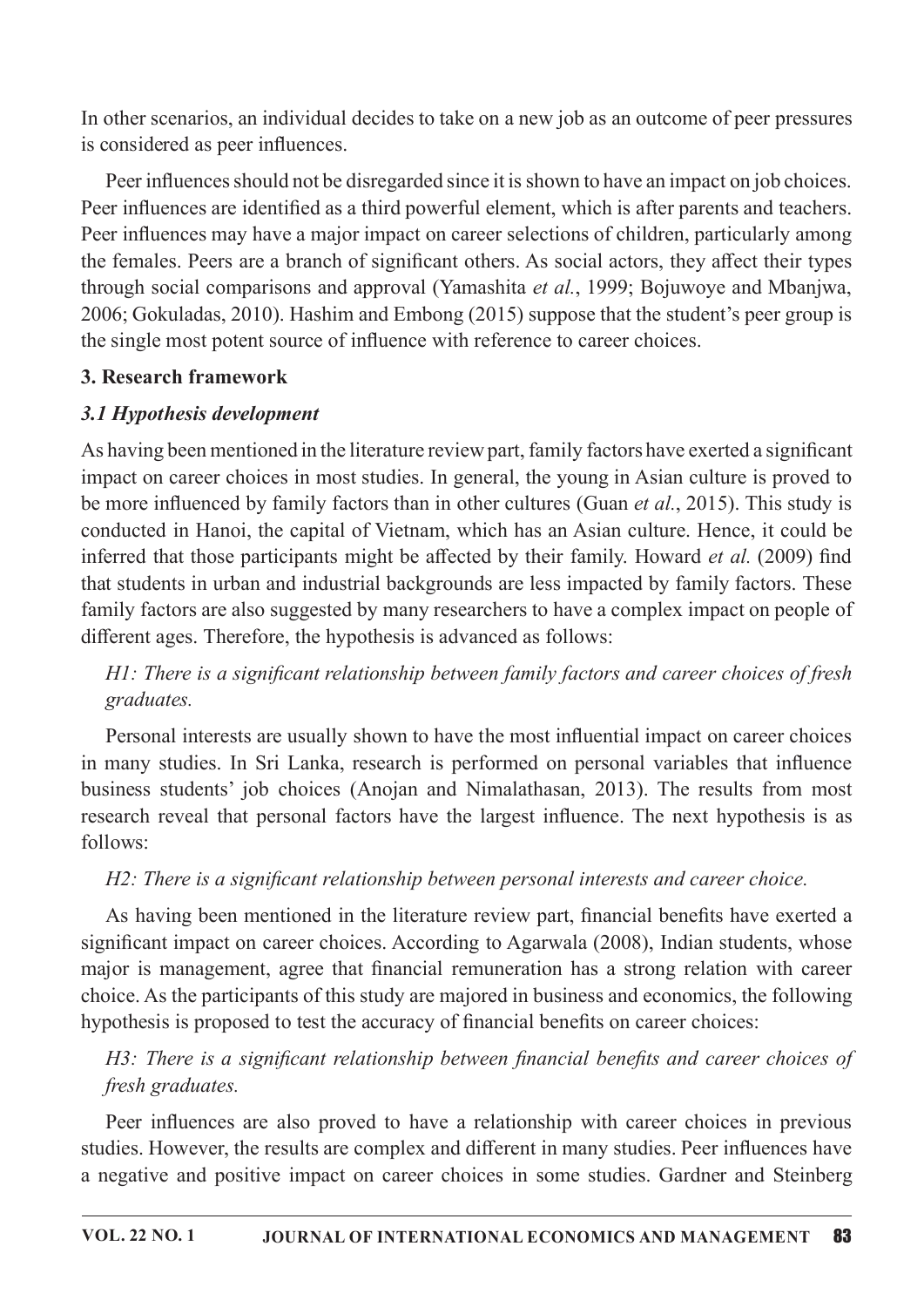$(2005)$  and Salami  $(2008)$  point out that peers have a negative influence on career choices. Meanwhile, other studies show a positive impact of peers on career choices (Alika, 2010b; Migunde et al., 2012; Hashim and Embong, 2015). Kaur (2020) indicates that peers have both negative and positive effects on career choices. Therefore, the following hypothesis is developed:

H4: There is a significant relationship between peer influences and career choices of fresh graduates.

# 3.2 Proposed research model

This research model consists of four independent variables, which are family factors (FF), personal interests (PI), financial benefits (FB), and peer influences (PE), and one dependent variable, which is career choices (CC).



Figure 1. The research model

**Source:** The authors' suggestion

# 4. Research methodology

# 4.1 Research method

This study utilizes a quantitative method following Goddard and Melville (2004). The data are directly collected from the fresh graduates enrolled in business and economics majors from several universities in Hanoi. The most important tool for this research is a survey. This survey is conducted on fresh graduates. Due to the COVID-19 pandemic, the survey is mainly distributed through online mediums.

# 4.2 Sampling methodology

The study aims to investigate freshly graduated students in business and economics majors from universities in Hanoi, which are Foreign Trade University, National Economics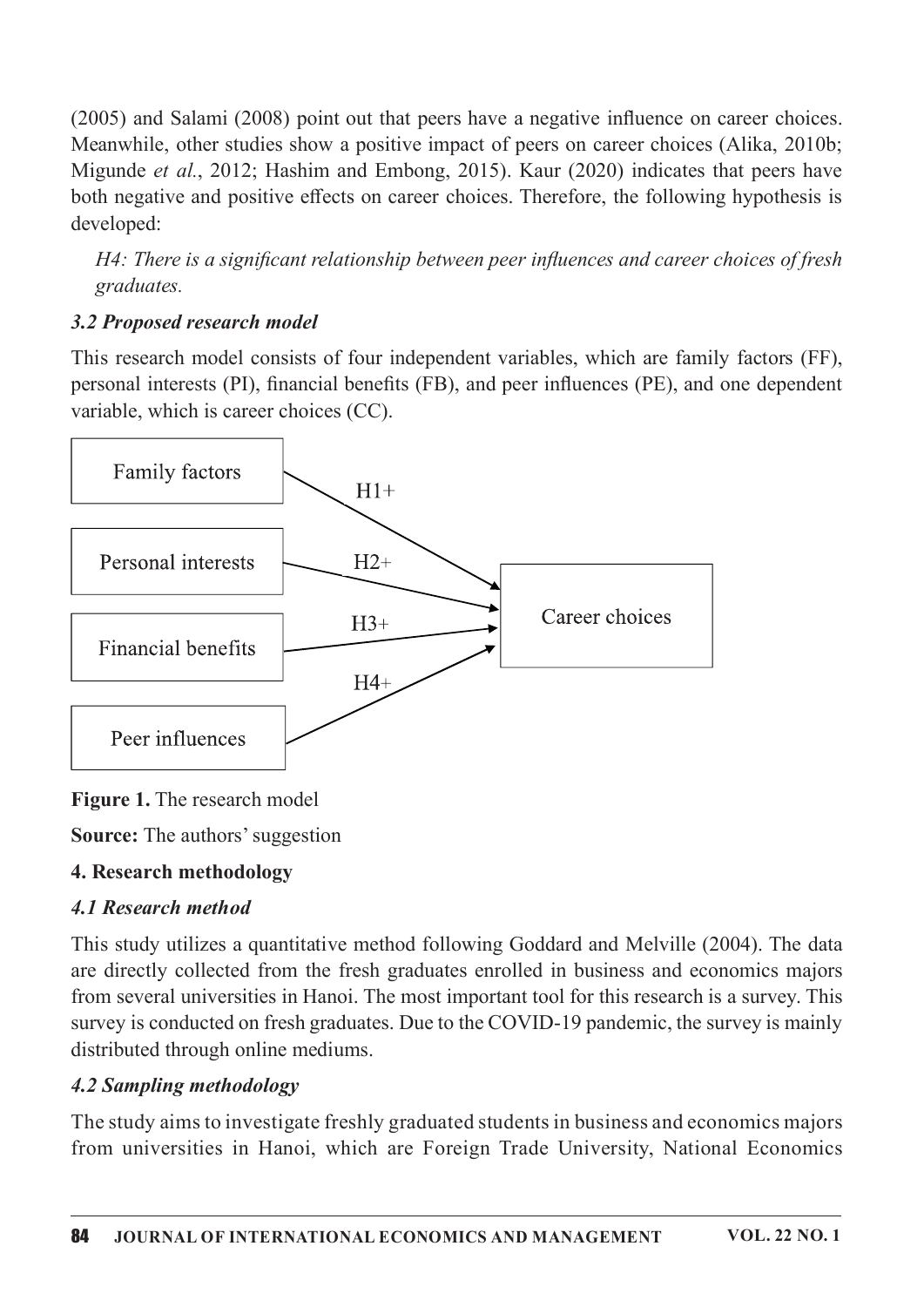University, and RMIT University. The majority of participants are from the Advanced Program of Foreign Trade University. The respondents are fresh graduates who have graduated from universities from one to three years. The survey started in April 2021 and ended in May 2021. This study applies the simple random sampling method in which participants are selected randomly (Etikan and Bala, 2017). Data were collected from 198 respondents.

### 4.3 Questionnaire design

The questionnaire consists of two parts. The first part focuses on the demographic information of the participants, which includes age, gender, level of education, academic institutions, working experience, degree classification, and their personal opinion. The second part contains 23 questions based on the model framework. Respondents are asked to rate their level of agreement on 23 statements. For each statement, the answer is constructed based on the five-point scale of agreement (Albert and Tullis, 2013).

| <b>Constructs</b>                                                                                                          | Code            | <b>Description</b>                                                                        | <b>Source</b>                  |  |
|----------------------------------------------------------------------------------------------------------------------------|-----------------|-------------------------------------------------------------------------------------------|--------------------------------|--|
| Family factors<br>(FF)                                                                                                     | FF 1            | My family expects that my choice of occupation<br>will reflect their wishes.              | Fouad <i>et al.</i> (2015)     |  |
|                                                                                                                            | FF <sub>2</sub> | My family discussed career issues with me at<br>an early age.                             |                                |  |
|                                                                                                                            | FF <sub>3</sub> | My family showed me how to be successful in<br>choosing a career.                         |                                |  |
|                                                                                                                            | FF <sub>4</sub> | My family provided guidance on which careers<br>would be best for me.                     |                                |  |
| Personal                                                                                                                   | PI <sub>1</sub> | I would do better in the field that interests me.                                         | Humayon <i>et al.</i> $(2018)$ |  |
| interests (PI)                                                                                                             | PI <sub>2</sub> | I would choose careers that match my interests.                                           |                                |  |
|                                                                                                                            | PI <sub>3</sub> | I would get greater satisfaction and happiness<br>when working in the field of interests. |                                |  |
|                                                                                                                            | PI <sub>4</sub> | In my ideal job, it is important that I would<br>make use of my interests.                |                                |  |
|                                                                                                                            | <b>PI</b> 5     | I constantly looking for what make me happy<br>in career choice.                          |                                |  |
| Financial<br>Salary and bounces have the most significant<br>FB1<br>benefits (FB)<br>influence in choosing my career path. |                 | Humayon <i>et al.</i> (2018)                                                              |                                |  |
|                                                                                                                            | FB <sub>2</sub> | It is important for me to get a high salary job<br>after graduation.                      |                                |  |
|                                                                                                                            | FB <sub>3</sub> | I consider financial benefits are the most<br>significant motivator for career choice.    |                                |  |

Table 2. Measuring scales and references for the proposed framework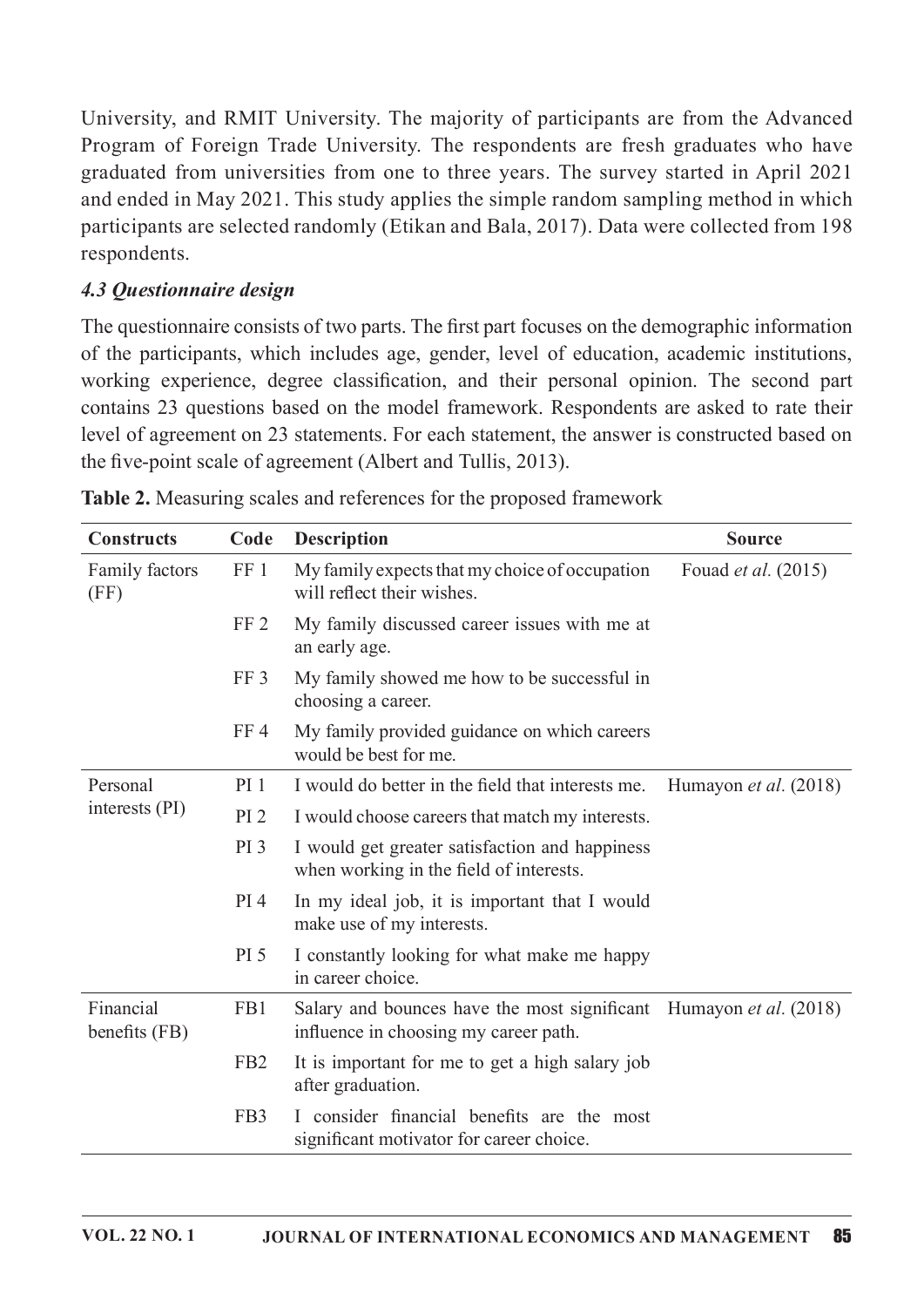| <b>Constructs</b>      | Code            | <b>Description</b>                                                       | <b>Source</b>            |  |
|------------------------|-----------------|--------------------------------------------------------------------------|--------------------------|--|
| Peer influence<br>(PE) | PE <sub>1</sub> | Peer influence regarding career choices is<br>powerful.                  | Naz <i>et al.</i> (2014) |  |
|                        | PE <sub>2</sub> | My friends have influenced me to choose a<br>career.                     |                          |  |
|                        | PE <sub>3</sub> | Peer advice on career guidance was helpful.                              |                          |  |
|                        | PE <sub>4</sub> | I chose a career that is similar to my friends.                          |                          |  |
|                        | PE <sub>5</sub> | I shared with my friends about my career.                                |                          |  |
| Career choices         | CC <sub>1</sub> | I have total freedom to choose my career.                                | Hartung (1995)           |  |
| (CC)                   | CC <sub>2</sub> | I carefully consider career choices before<br>taking a job.              |                          |  |
|                        | CC <sub>3</sub> | In my opinion, career choice is one of the most<br>important decisions.  |                          |  |
|                        | CC <sub>4</sub> | In my opinion, career choice influence<br>enormously my personal growth. |                          |  |
|                        | CC <sub>5</sub> | In my opinion, career choice influence<br>enormously my personal growth. |                          |  |
|                        | CC <sub>6</sub> | It is a must for me to fully understand the job<br>before choosing it.   |                          |  |
|                        | CC <sub>5</sub> | In my opinion, career choice influence<br>enormously my personal growth. |                          |  |
|                        | CC6             | It is a must for me to fully understand the job<br>before choosing it.   |                          |  |

Table 2. Measuring scales and references for the proposed framework *(continued)* 

### Sources: The authors' compilation

### 5. Empirical findings and discussion

### 5.1 Empirical findings

### 5.1.1 Demographic analysis of respondents

The questionnaire was designed and uploaded on Google Form. Facebook, Instagram, and Facebook Messenger were used to distribute the questionnaire. Table 3 presents the demographic statistics of the respondents. Nearly a half of respondents belongs to the age group 22, followed by the participants whose age is 23, the portion of fresh graduates whose age are 23 and 24 accounts for more than a quarter. Regarding to gender, female participants make up 53.54 %. Concerning academic institutions,  $175$  respondents (88.38%) studied in university while only 23 respondents graduated from college. The fresh graduates majoring in business, economics and accounting-auditing make up 43.43%, 41.92%, and 14.65%, respectively.The majority of respondents achieve a distinction degree (75.25%). In terms of working experiences, 76 respondents (38.38%) have from 3 months to 1-year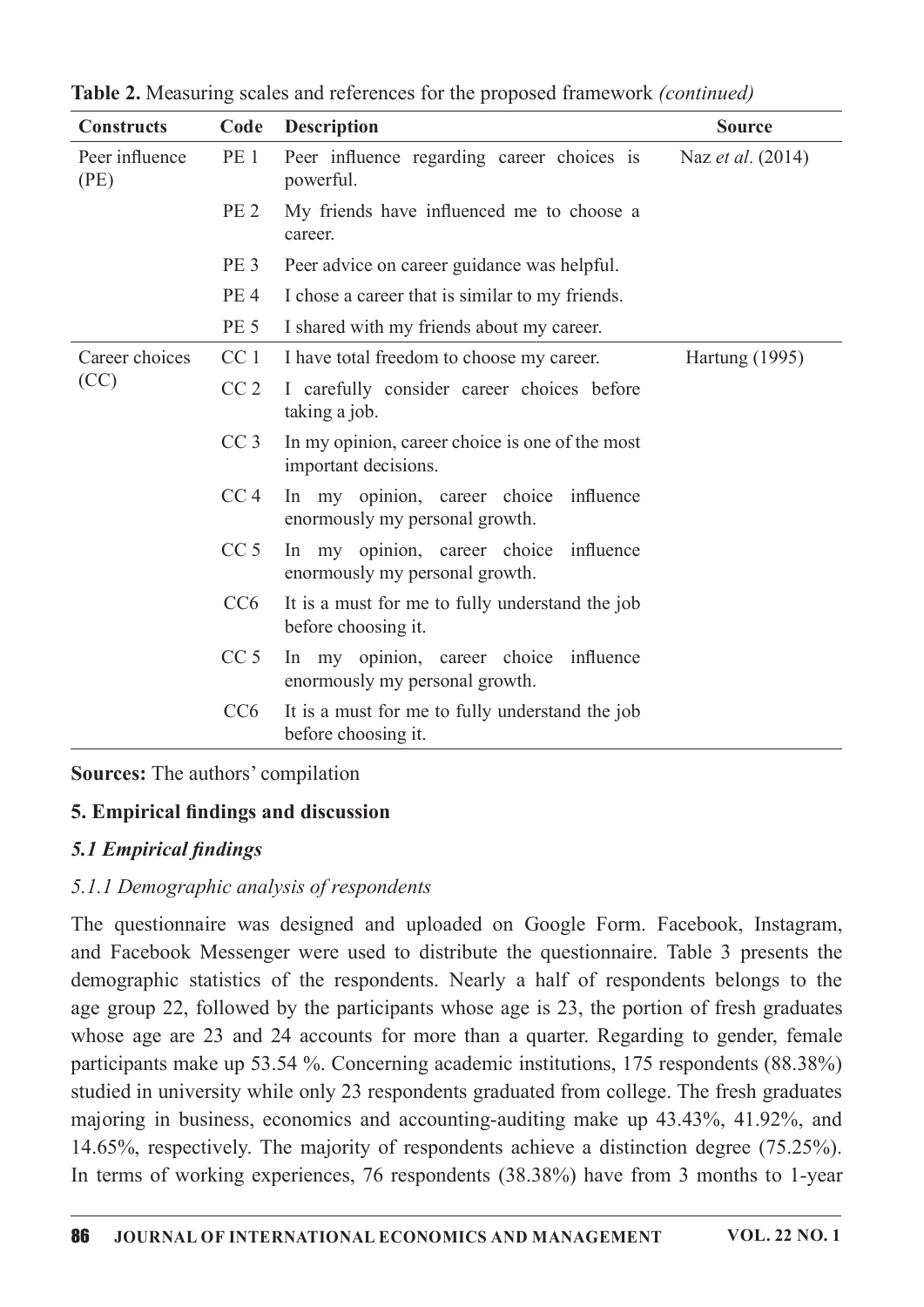working experience, while 49 participants have 1 to 2 years working experience, and only 37 participants have above 2 years working experience.

| Category                 |                         | Frequency      | Percentage       |
|--------------------------|-------------------------|----------------|------------------|
| Age                      | 22                      | 90             | 45.45            |
|                          | 23                      | 62             | 31.31            |
|                          | 24                      | 42             | 21.21            |
|                          | 25                      | 9              | 4.55             |
| Gender                   | Male                    | 90             | 45.45            |
|                          | Female                  | 106            | 53.54            |
|                          | Others                  | $\overline{2}$ | 1.01             |
| Academic institutions    | University              | 175            | 88.38            |
|                          | College                 | 23             | 11.62            |
| Major                    | Economics               | 83             | 41.92            |
|                          | <b>Business</b>         | 86             | 43.43            |
|                          | Accounting-auditing     | 29             | 14.65            |
| <b>Educational level</b> | Graduated               | 198            | 100.00           |
| Degree Classification    | High distinction        | 24             | 12.12            |
|                          | Distinction             | 149            | 75.25            |
|                          | Credit                  | 25             | 12.63            |
|                          | Pass                    | $\overline{0}$ | $\boldsymbol{0}$ |
|                          | Others                  | $\theta$       | $\boldsymbol{0}$ |
| Working experience       | No working experience   | 36             | 18.18            |
|                          | From 3 months to 1 year | 76             | 38.38            |
|                          | From 1 to 2 years       | 49             | 24.75            |
|                          | From 2 to 3 years       | 32             | 16.16            |
|                          | More than 3 years       | 5              | 2.53             |

Table 3. Demographic statistics

Source: The authors' research sample

# 5.1.2 Reliability analysis

According to Nunnally and Bernstein (1994), if the values of Cronbach's Alpha are from 0.8 to close to 1, it is reliable. If these values are about 0.95 or more, there is an overlapped phenomenon, in which observed variables seem to be redundant in this measuring scale. If the values range from  $0.7$  to close to  $0.8$ , it illustrates a reliable scale (Nunnally and Bernstein, 1994).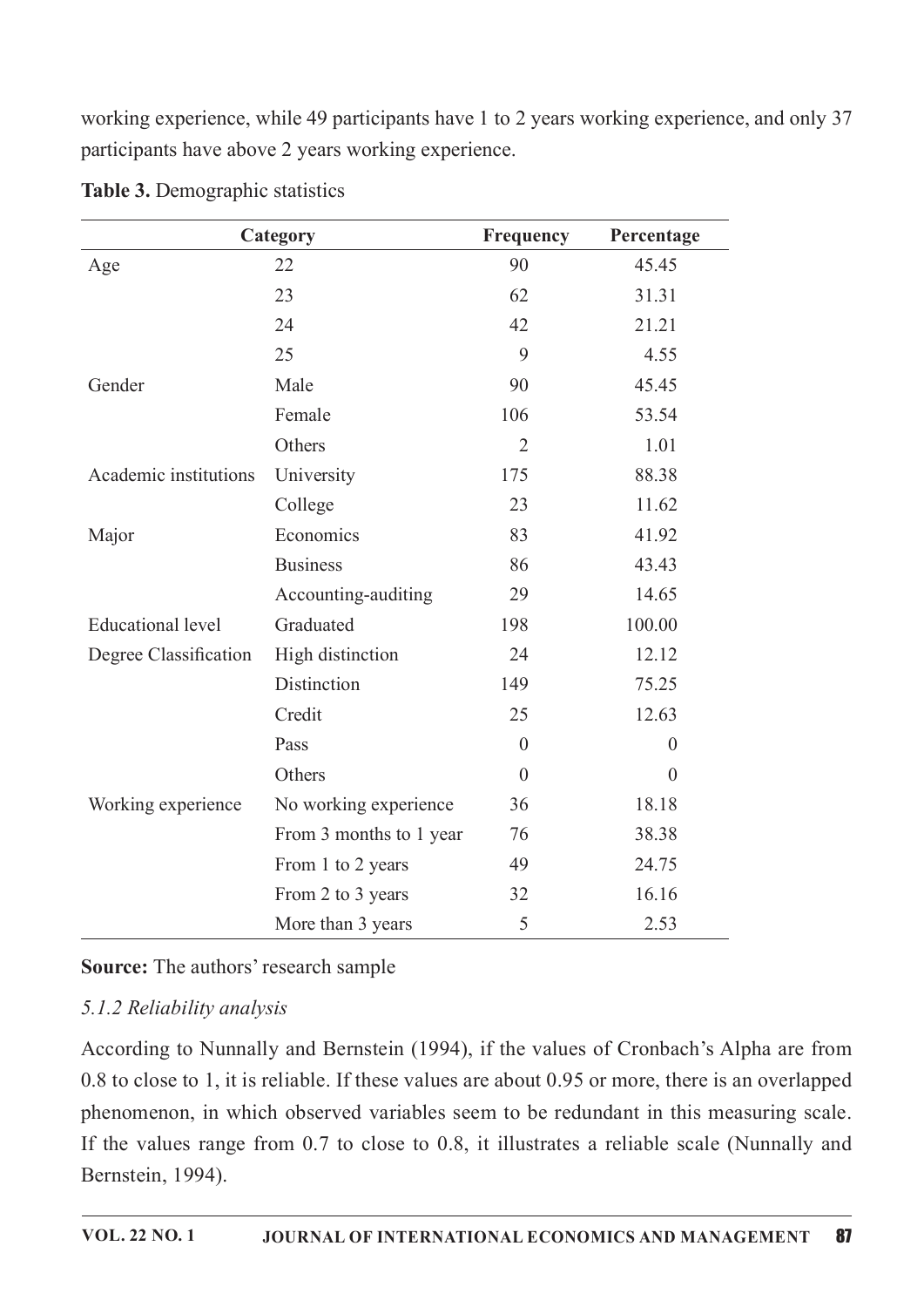In this study, the Cronbach's Alpha values range from  $0.789$  to  $0.921$ , illustrating that the measuring scale of all variables is appropriate and reliable. All the items are retained because the corrected ttem - total correlation coefficients of all variables are above 0.3. More importantly, the measuring scales of family factors, personal interests, and career choices are reliable owing to their Cronbach's Alpha values, which are higher than 0.8. The result indicates that the factors impacting the career choices are suitable and reliable. Therefore, all observed variables are used in the next step with the exploratory factor analysis (EFA).

| <b>Variables</b>        | <b>Cronbach's Alpha</b> |
|-------------------------|-------------------------|
| Family Factors (FF)     | 0.824                   |
| Personal Interests (PI) | 0.861                   |
| Financial Benefits (FB) | 0.799                   |
| Peer Influences (PE)    | 0.789                   |
| Career Choices (CC)     | 0.921                   |

Table 4. Results of variables' reliability

### **Source:** The authors' calculation

#### 5.1.3 Exploratory factor analysis

The results of EFA are illustrated in Table 5 and Table 6. The component matrix is only rotated once. Regarding to independent variables, in the Kaiser-Meyer-Olkin (KMO) and Bartlett's test, the KMO measure of sampling adequacy is 0.713, which is higher than 0.5. It is a middling and good value because Kaiser (1974) states that the KMO values should be more than 0.5 to be reliable. In addition, the Sig. value of KMO and Bartlett's test is 0.000, which is lower than 0.005. Therefore, the dataset is appropriate to conduct the EFA. According to Kaiser (1974), Sig. value should not be above 0.005 because a value higher than 0.005 indicates an inaccurate sample size to perform the EFA. The EFA analysis is for four factors impacting on career choices, which are family factors (FF) with four items, personal interests (PI) with five items, financial benefits (FB) with three items, and peer influences (PE) with five items. The results are depicted in Table 5. The cumulative percentage of sums of square loadings is  $67.748\%$ , which is higher than  $50\%$ . This statistic indicates that all observed variables can explain up to  $67.748\%$  of all sub-variables in the four factors extracted in the rotated component matrix.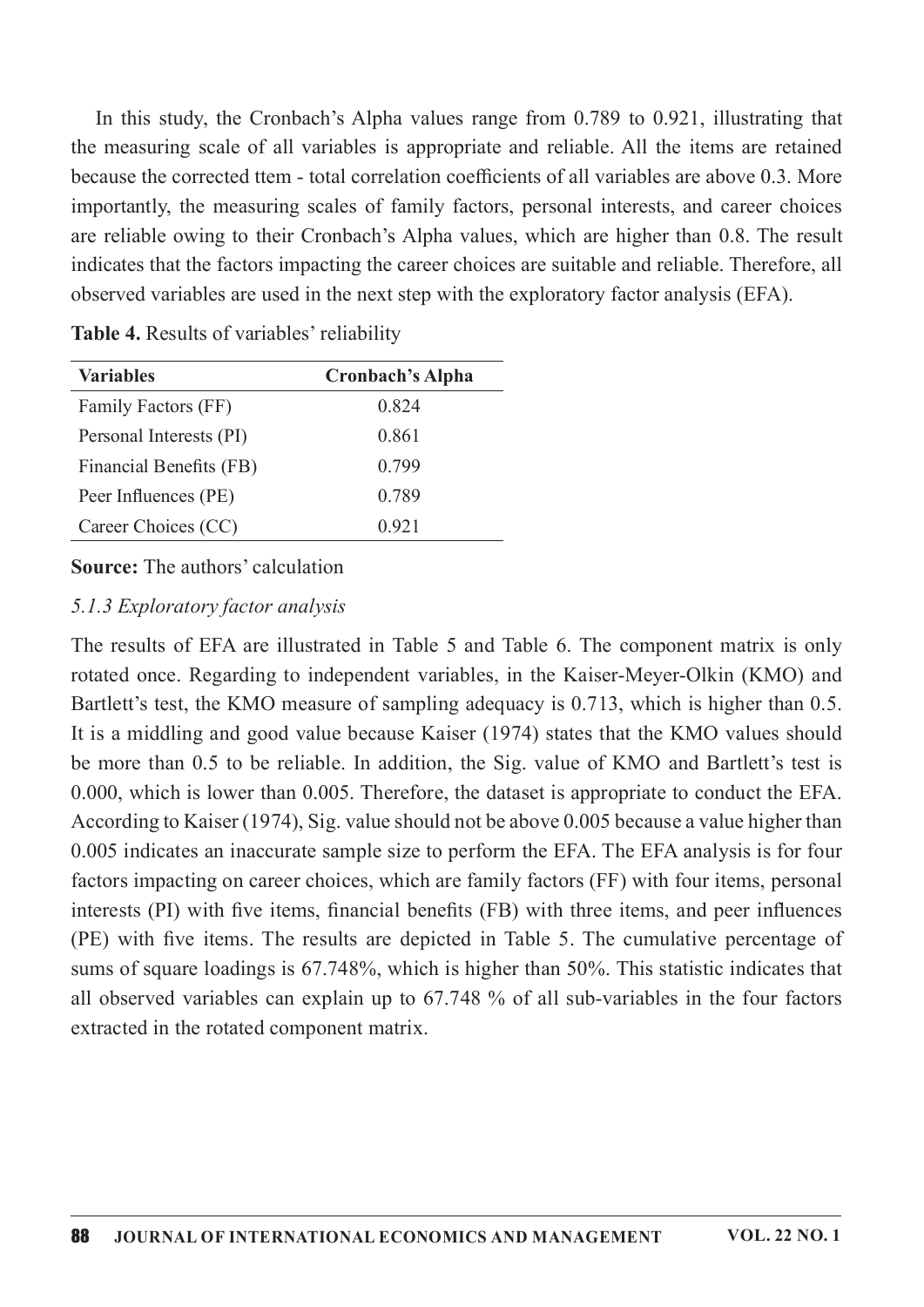| <b>KMO and Bartlett's Test</b>                   |                    |           |              |                      |
|--------------------------------------------------|--------------------|-----------|--------------|----------------------|
| Kaiser-Meyer-Olkin Measure of Sampling Adequacy. |                    |           |              | 0.713                |
|                                                  | Approx. Chi-Square | 1.786.480 |              |                      |
| Bartlett's Test of Sphericity                    | df                 |           |              | 136                  |
|                                                  | Sig.               |           |              | 0.000                |
| <b>Rotated Component Matrix</b>                  |                    |           |              |                      |
|                                                  | PI                 | PE        | $\mathbf{F}$ | <b>FB</b>            |
| PI1                                              | 0.879              |           |              |                      |
| PI3                                              | 0.869              |           |              |                      |
| PI4                                              | 0.797              |           |              |                      |
| PI <sub>2</sub>                                  | 0.697              |           |              |                      |
| PI <sub>5</sub>                                  | 0.638              |           |              |                      |
| PE <sub>2</sub>                                  |                    | 0.839     |              |                      |
| PE4                                              |                    | 0.768     |              |                      |
| PE1                                              |                    | 0.722     |              |                      |
| PE5                                              |                    | 0.668     |              |                      |
| PE3                                              |                    | 0.649     |              |                      |
| FF <sub>2</sub>                                  |                    |           | 0.811        |                      |
| FF4                                              |                    |           | 0.808        |                      |
| FF3                                              |                    |           | 0.785        |                      |
| FF1                                              |                    |           | 0.754        |                      |
| FB <sub>2</sub>                                  |                    |           |              | 0.872                |
| FB3                                              |                    |           |              | 0.799                |
| FB1                                              |                    |           |              | 0.759                |
| <b>Total Variance Explained</b>                  |                    |           |              |                      |
| Extraction of sums of squared loadings           |                    |           |              | Cumulative %: 67.748 |

Table 5. Exploratory factor analysis of independent variables

Source: The authors' calculation

In terms of the dependent variables in Table 6, the KMO measure of sampling adequacy is 0.856. The Sig. value of the Bartlett's test of sphericity is 0.000. The extraction of sums of squared loadings has a cumulative of 71.975 %.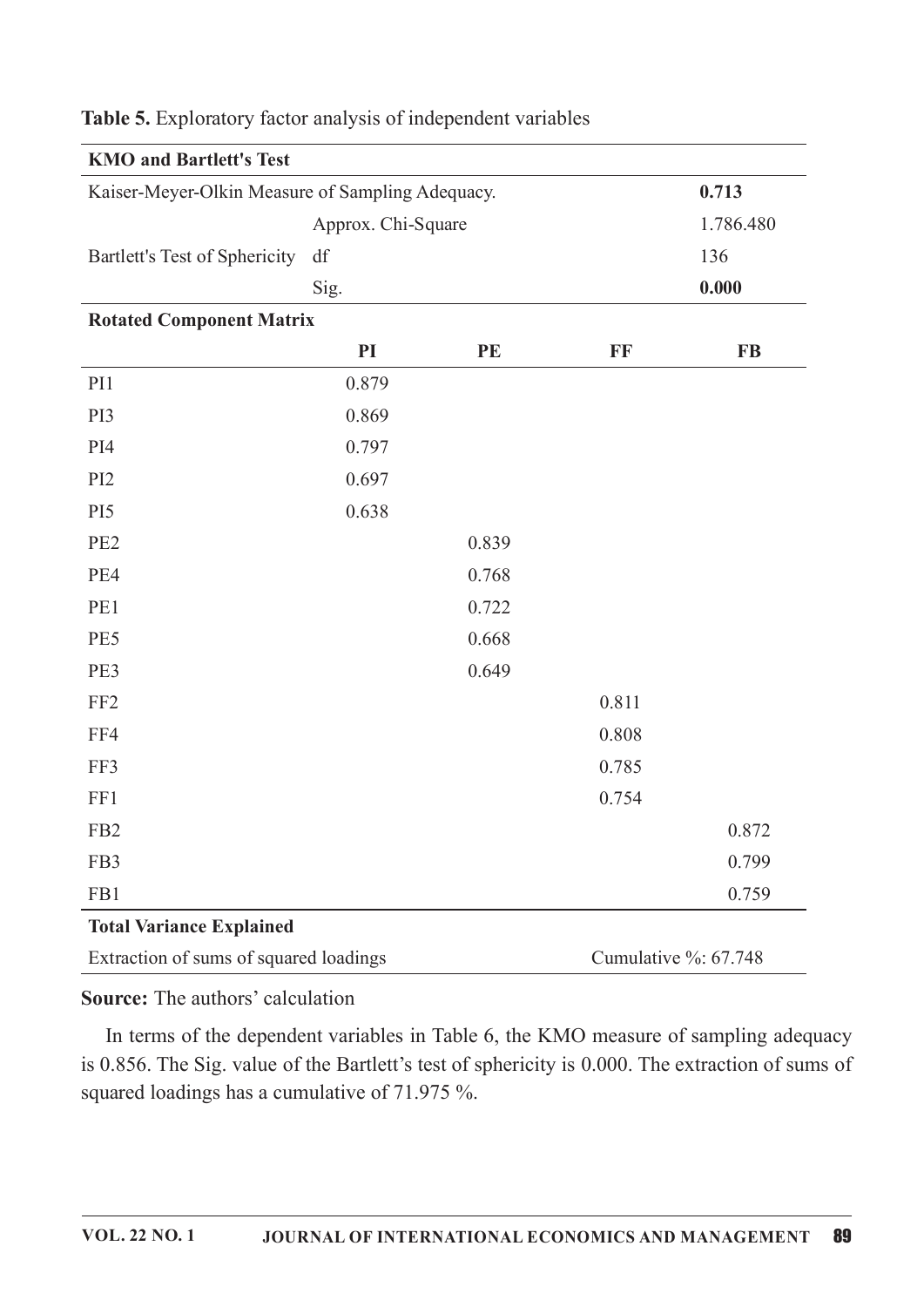|                                 | <b>KMO and Bartlett's Test</b>         |                                                  |                          |  |
|---------------------------------|----------------------------------------|--------------------------------------------------|--------------------------|--|
|                                 |                                        | Kaiser-Meyer-Olkin Measure of Sampling Adequacy. | 0.856                    |  |
|                                 |                                        | Approx. Chi-Square                               | 971.419                  |  |
|                                 | Bartlett's Test of Sphericity          | df                                               | 15                       |  |
|                                 |                                        | Sig.                                             | 0.000                    |  |
| <b>Component Matrix</b>         |                                        |                                                  |                          |  |
| CC <sub>1</sub>                 | 0.806                                  |                                                  |                          |  |
| CC2                             | 0.801                                  |                                                  |                          |  |
| CC <sub>3</sub>                 | 0.889                                  |                                                  |                          |  |
| CC <sub>4</sub>                 | 0.926                                  |                                                  |                          |  |
| CC <sub>5</sub>                 | 0.777                                  |                                                  |                          |  |
| CC <sub>6</sub>                 | 0.881                                  |                                                  |                          |  |
| <b>Total Variance Explained</b> |                                        |                                                  |                          |  |
|                                 | Extraction of sums of squared loadings |                                                  | Cumulative $\%$ : 67.748 |  |
|                                 |                                        |                                                  |                          |  |

Table 6. Exploratory factor analysis of dependent variable

### **Source:** The authors' calculation

#### 5.1.4 Pearson correlation analysis

The Sig. values of FF, PI, FB, and PE are all less than 0.05, which is according to the Pearson correlation analysis. This demonstrates that these factors have a substantial relationship with the dependent variable, which is career choices (CC).

### Table 7. Correlations

|                                                              |                     | CC  | FF        | PI        | FB        | PE       |
|--------------------------------------------------------------|---------------------|-----|-----------|-----------|-----------|----------|
| <sub>CC</sub>                                                | Pearson Correlation |     | $0.284**$ | $0.820**$ | $0.386**$ | $-0.131$ |
|                                                              | $Sig. (2-tailed)$   |     | 0.000     | 0.000     | 0.000     | 0.065    |
|                                                              | N                   | 198 | 198       | 198       | 198       | 198      |
| **. Correlation is significant at the 0.01 level (2-tailed). |                     |     |           |           |           |          |

#### Source: The authors' calculation

### 5.1.5 Regression analysis

The multiple linear regression analysis is to anticipate the value of the dependent variable outcome, which is career choices (CC), based on the value of four independent variables. It is used to measure the cause-and-effect relationship between the independent and dependent variables. Results from the multiple linear regression analysis are shown in Table 8.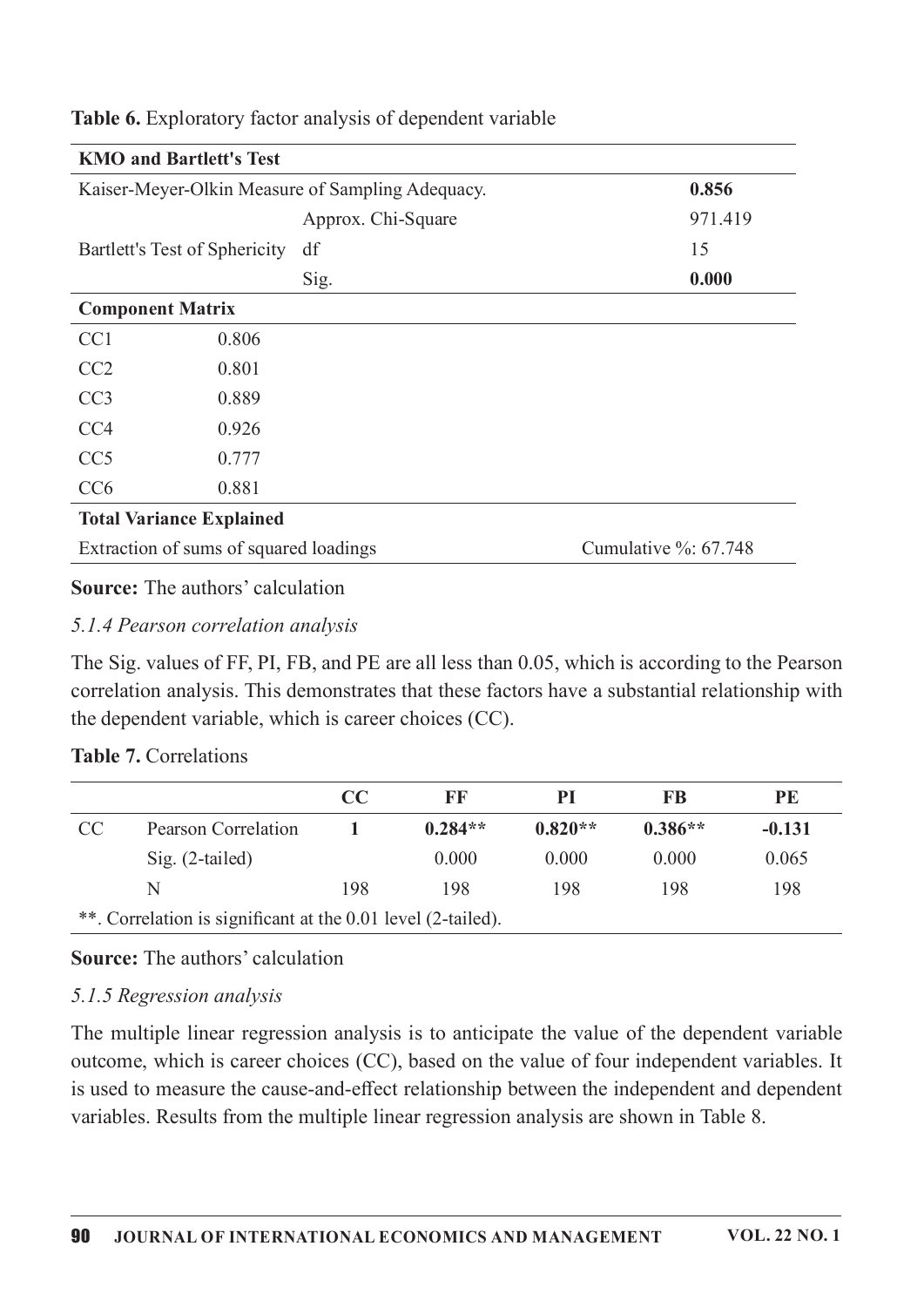| <b>Model</b>             | <b>Standardized</b><br>coefficients | $\bullet$ | Sig.  | <b>Collinearity statistics</b> |       |
|--------------------------|-------------------------------------|-----------|-------|--------------------------------|-------|
|                          | <b>Beta</b>                         |           |       | <b>Tolerance</b>               | VIF   |
| Constant                 |                                     | 1.836     | 0.068 |                                |       |
| <b>Family Factors</b>    | 0.011                               | 0.255     | 0.799 | 0.848                          | 1.179 |
| Personal interests       | 0.776                               | 17.864    | 0.000 | 0.842                          | 1.188 |
| Financial benefits       | 0.111                               | 2.554     | 0.011 | 0.848                          | 1.180 |
| Peer influences          | $-0.084$                            | $-2.047$  | 0.042 | 0.941                          | 1.063 |
| Adjusted R square: 0.687 |                                     |           |       |                                |       |

Table 8. Multiple regression analysis

Notes: The independent variables include family factors (FF), personal interests (PI), financial benefits (FB), and peer influences (PE). The dependent variable is career choices (CC).

### **Source:** The authors' calculation

The adjusted R square is 0.687, showing that 68.7% of the variability in career choices is explained by the independent variables. The Durbin Watson is 2.230, indicating that autocorrelation is not evident.

The collinearity statistics is to test the probability of multicollinearity. If the VIF values are between 1 and 5, there is no evidence of significant multicollinearity (Ferentz and Rosenzweig, 1955). Regarding tolerance statistics, if this statistic is lower than 0.4, it might come to the issue of multicollinearity. Besides, high tolerance statistics illustrate low multicollinearity (Mansfield and Helms, 1982). In Table 9, the VIF statistics are above 1 and below 2. In addition, the coefficient values reveal that the tolerance statistics are all over 0.8, which is relatively high. As a result, it is fair to conclude that multicollinearity does not exist.

The standardized beta depicts variations in the dependent variable's standard deviation as a function of a unit change in an independent variable. The standardized beta may be used to find the predictor that has the strongest relationship with the dependent variable (Ratner, 2009). The regression equation is generated as follows using the standardized beta coefficient.

### $CC = 0.776*PI+0.111*FB-0.084*PE.$

This regression equation shows that personal interests have the largest influence on career choices of the respondents. The second influential factor is financial benefits. The peer influences have a negative relationship with career choices. Surprisingly, the family factors turn out to have no impact on career choices because the significance value between family factors and career choices is 0.779 in the regression analysis.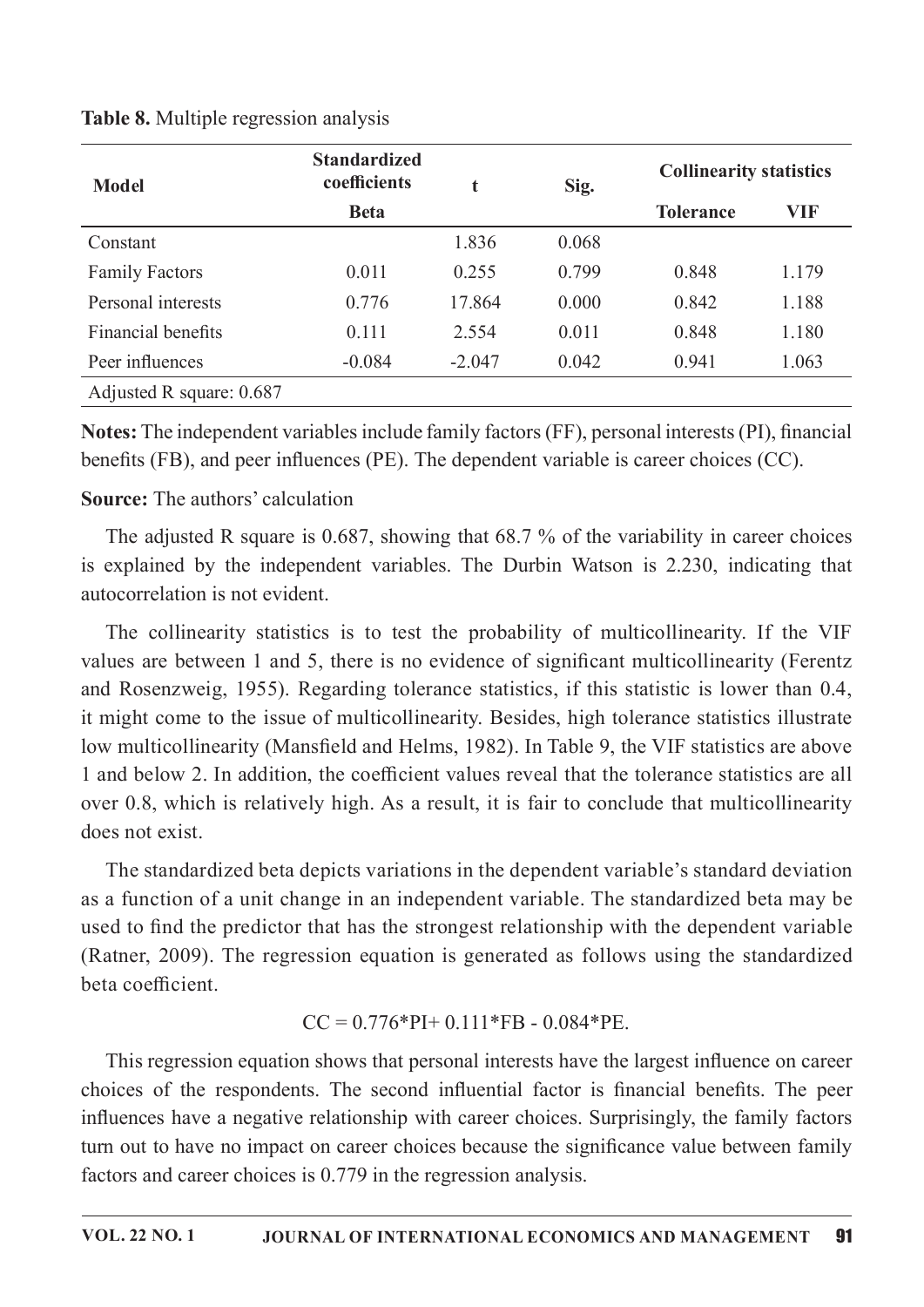### 5.1.6 Summary of testing the hypotheses

From the analysis, it can be summarized that personal interests are the most influential factor in the career choices of the fresh graduates. The second influential factor is financial benefits. Peer influences have a negative relationship with career choices.

| <b>Hypotheses</b>                                                                               | <b>Standardized</b><br><b>Coefficients</b> | Composite<br>reliability | <b>Total variance</b><br>explained |
|-------------------------------------------------------------------------------------------------|--------------------------------------------|--------------------------|------------------------------------|
| Beta                                                                                            | Sig                                        | Results                  | 0.613                              |
| H1: There is a relationship between family<br>factors and career choices of fresh graduates     | 0.011                                      | 0.799                    | Rejected                           |
| H2: There is a relationship between personal<br>interests and career choices of fresh graduates | 0.776                                      | 0.000                    | Accepted                           |
| H3: There is a relationship between financial<br>benefits and career choice of fresh graduates  | 0.111                                      | 0.011                    | Accepted                           |
| H4: There is a relationship between peer<br>influences and career choices of fresh graduates    | $-0.084$                                   | 0.042                    | Accepted                           |

Table 9. Results of hypothesis testing

#### **Source:** The authors' calculation

#### 5.2 Discussion of findings

#### Relationship between family factors and career choices

Hypothesis H1 is rejected. The result could be explained by several reasons. Firstly, the Vietnamese spirit is independent, opportunistic, and resilient (World Bank Group, 2016). It is suggested that Vietnamese younger generation seems to be more independent than before. They have more tendency to seize new opportunities. They are stronger because they are impacted by the individualism ideology from Western culture (World Bank Group, 2016). Therefore, it could be a reason why the fresh graduates have developed their independence and are less reliant upon their parents.

Secondly, fresh graduates might be living on their own because most of the universities in Vietnam are in Hanoi and Ho Chi Minh City. Hence, students must migrate from their hometowns to the cities to study. This is the reason why their parents' influence reduces and is weaker than other factors. In universities, they gain knowledge from lectures, educators, their senior colleagues, and social media, which could equip them with a multidimensional perspective and fully develop their cognitions (Dang, 2017). The findings of this study show that family factors have no impact on the career choices of fresh graduates. Most respondents state that parental advice and guidance exert no impact on them. During the time they learn and work, they might realize their ability, strengths, and weaknesses, which might not match with their family expectations. Hence, they seem to be less dependent on their parents and believe more in their personal opinions when choosing a career.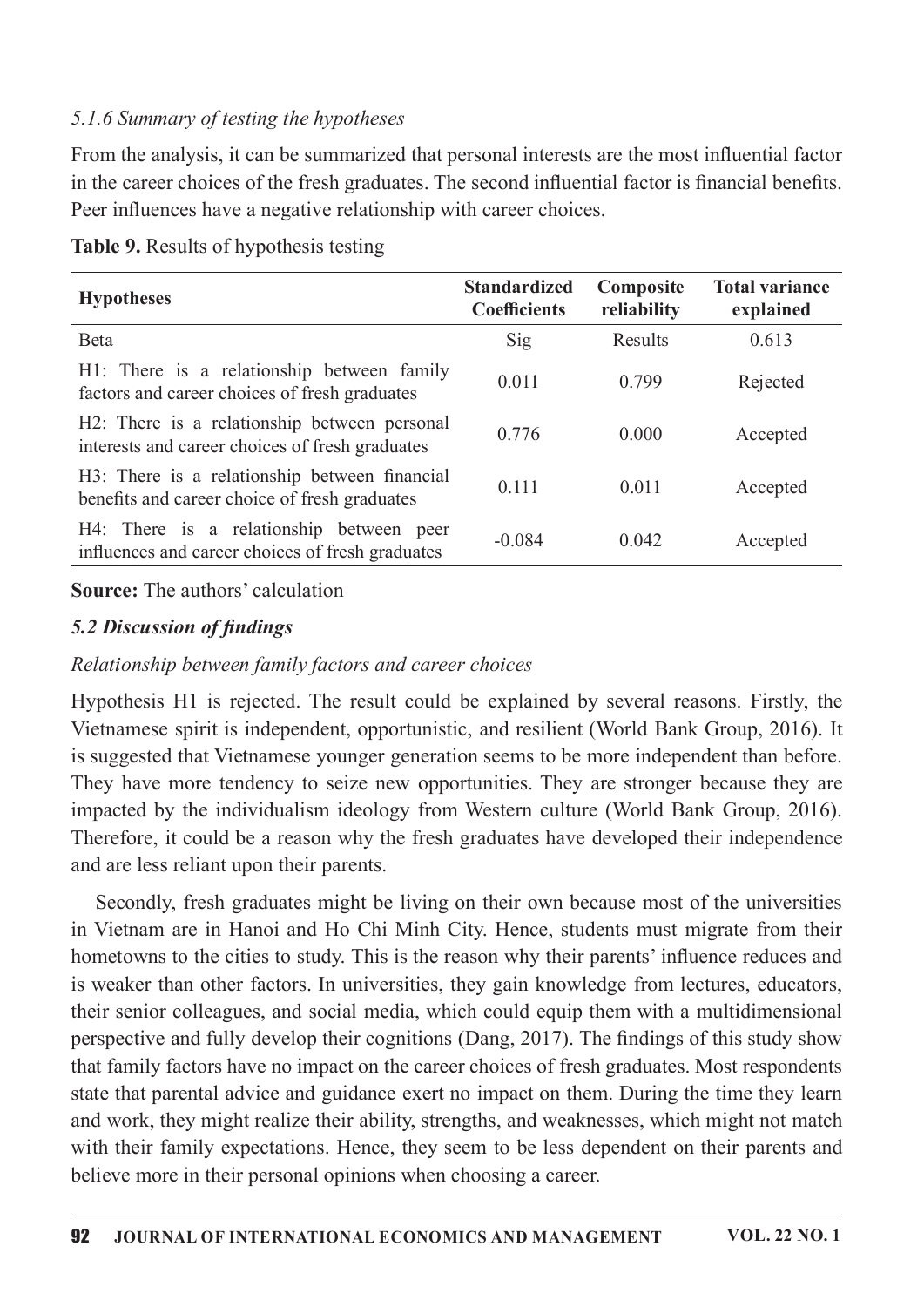Lastly, they could find new opportunities owing to the development of social media and new jobs, which are not familiar to their parents (Tran and Duong, 2020). For example, there are growing job opportunities such as influencer marketers, content creators, and YouTubers, which are uncommon in the previous generation's perspective (Nguyen, 2020). The young generation might feel that it is difficult for them to share their career goals with their parents. Their parents also do not keep up with their children to understand their career paths (Nguyen, 2020). In this study, the fresh graduates, whose ages range from 21 to 24, have common characteristics of Generation Z. Gen Z is grown in the era of social media, globalization, and technological advancement. According to Luttrell and McGrath (2021), Gen Z is tech-savvy, realistic, individualistic, global-minded, creative, and socially aware. It is understandable that they are more well-aware than their parents about new trends and job opportunities, which might become unfamiliar with the perspective of their parents. With individualism, the fresh graduates might feel more confident about their choices and choose to follow their wishes instead of being guided by their family members. Therefore, it could be reasonable explanations why the fresh graduates majored in business and economics are not influenced by their parents.

## Relationship between personal interests and career choices

Personal interests have the significant and positive relationship with the career choices of the fresh graduates. This result is consistent with the previous studies (Bojuwoye and Mbanjwa, 2006; Gokuladas, 2010; Lent et al., 2010; Atitsogbe et al., 2018; Pablo-Lerchundi et al., 2015; Alexander et al., 2011; Ahmed et al., 2017). People should consider their personal interests while choosing a job for four reasons. Firstly, people would do better in their fields of interests (Bojuwoye and Mbanjwa, 2006). Secondly, those who pursue the jobs that align with their own interests are more likely to succeed (Ahmed et al., 2017). Thirdly, working in one's field of interests may provide more pleasure and contentment (Hieu et al., 2021; Atitsogbe et al., 2018). Fourthly, people will choose the jobs that bring them joy and fit their interests to avoid exhaustion and depression, as well as maintain the motivation to strive better every day (Lent *et al.*, 2010).

# Relationship between financial benefits and career choices

The hypothesis about the relationship between financial benefits and career choices is accepted. This finding is in line with the previous studies (Akosah-Twumasi et al., 2018, Agarwala, 2008; Al-Abri and Kooli, 2018). Financial benefits are proved to have the most influential impact on career choices. Surprisingly, this study shows that financial benefits seem to have an insignificant impact on the fresh graduates' career choices. This result could be explained by the following reasons.

Firstly, Wust and Simic (2017) point out that high income is of lower importance to young Croatians than young German because the Croatian society values collectivism. The fresh graduates of this study also live in Hanoi, whose society is collectivist. Vietnam is a high collectivism culture (Nguyen, 2018). Therefore, financial benefits have a weak relationship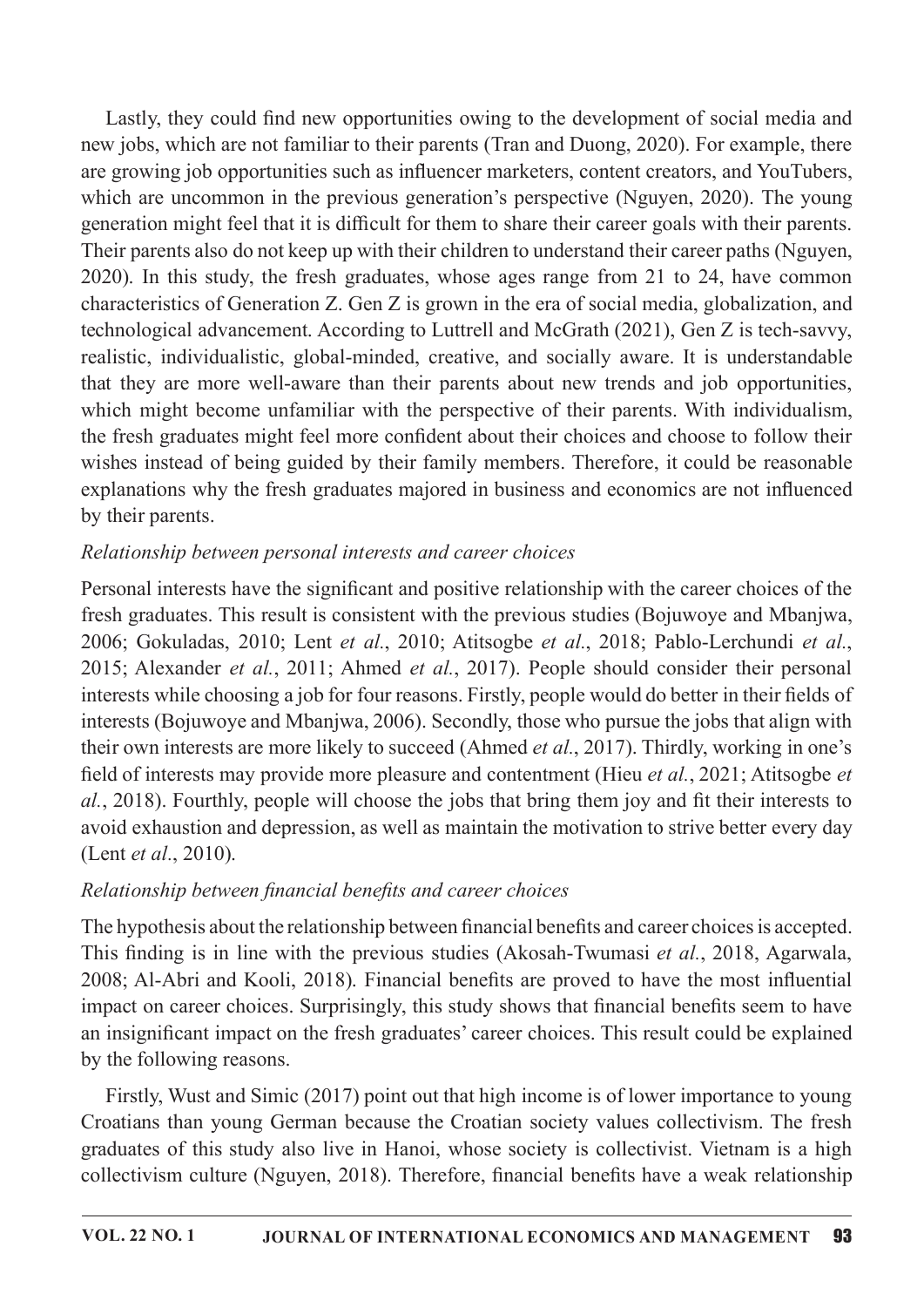with career choices. Lastly, the combination of the working environment and compensation policy might influence the career selection of an employee more. The financial benefits are not a strong factor to encourage the fresh graduates to choose a job.

# Relationship between peer influences and career choices

This hypothesis about the relationship between peer influences and career choices is accepted. This factor has a negative impact on career choices. This result suggests that the fresh graduates enrolled in business and economics seem to be less dependent on peers' advice and guidance when choosing a job. According to a study in America by Alika (2010a), for secondary school adolescents, there is no substantial link between peer group impact and career choices in the field of humanities. The research in the United States focused solely on humanities students. Mtemeri (2020) carries out another study looking at all students in Zimbabwean high schools and finds that peers have a lower likelihood of influencing high school students' job choices. In addition, Salami (2008) points out that peers could lead to "herding concepts", in which one will blindly follow a career path without a profound understanding of this career. Furthermore, Kaur (2020) shows that in a negative way, peer influences might lead to indecision among adolescents. The counselling from peers could make fresh graduates feel more perplexed about their career choices (Kaur, 2020; Salami, 2008).

# 6. Conclusion and recommendation

This study has analyzed four factors influencing career choices among fresh graduates enrolled in business and economics in Hanoi, which include family factors, personal interests, financial benefits, and peer influences. Personal interests are found to be the most significant determinant of the career choices among the fresh graduates. Career choices are based on consideration of the salary and bonuses that companies offer them. The idea that both personal interests and financial benefits are correlated with career choices is consistent and supported by the previous research. In contrast to the earlier studies, there is no impact of the family factors on the career choices of the fresh graduates. University students strengthen their independence and individualism as they must live far away from their family and have other relationships. Furthermore, they interact with information on the Internet, new social trends and new job opportunities, which could help them to develop their own perspective and be less dependent on their parents. Another noticeable point is that peer influence has a negative effect on career choices among fresh graduates, which is in contrast to previous research. To some extent, this study fills the research gap and lay some foundations for further research on this topic.

For fresh graduates, this study is a great guidance to explore themselves more when it comes to the need of career choices. Firstly, fresh graduates should understand that career choices and personal interests have a strong and positive relationship. It is suggested that fresh graduates should listen and discover their interests before considering any career choices. Secondly, fresh graduates should actively and fully utilize the university time to absorb valuable lectures and comprehend important knowledge in different courses. After graduation, fresh graduates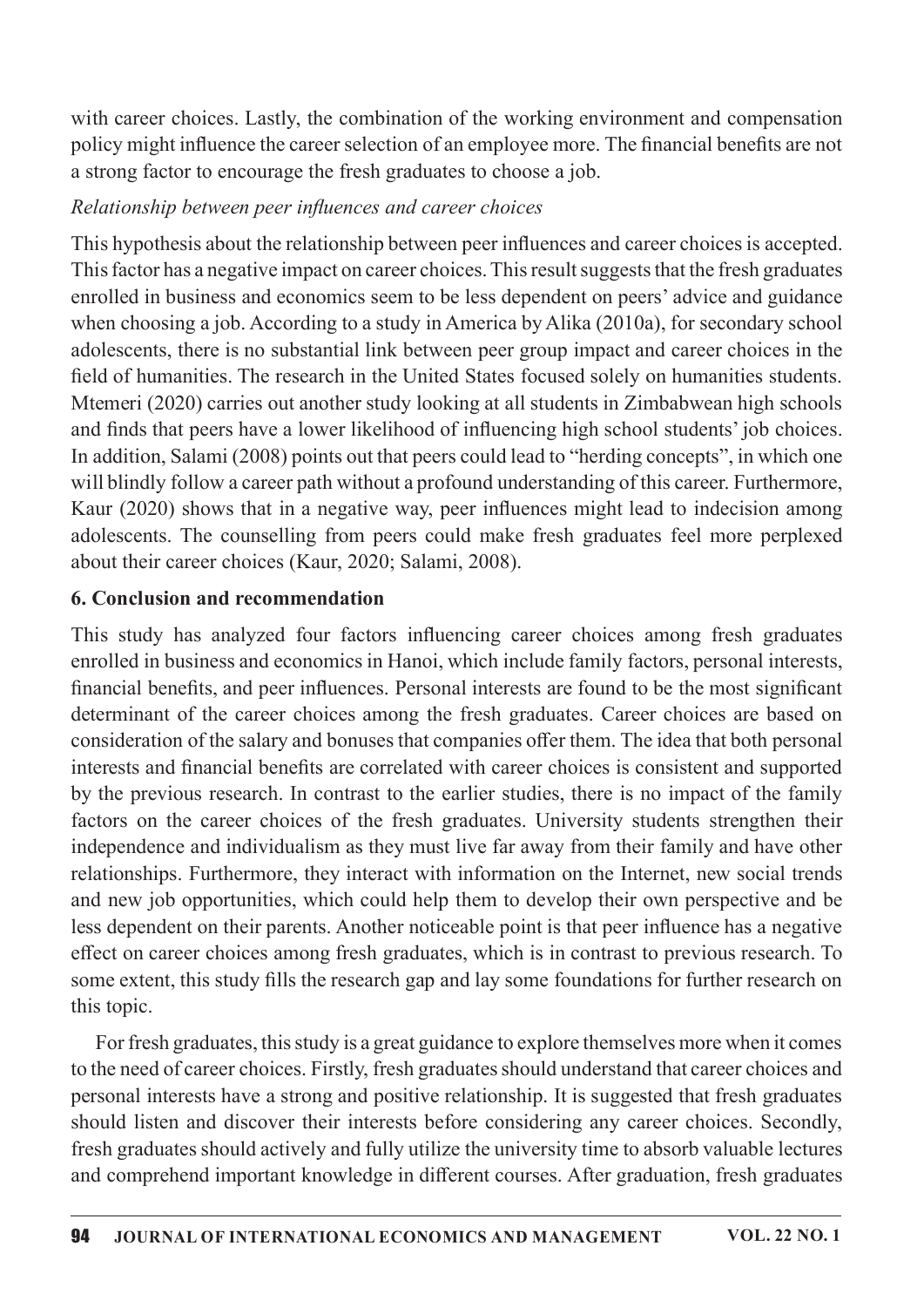should be on the cutting edge of contemporary times. Therefore, they should be able to seize new opportunities, as well as avoid many pitfalls hidden in society today.

For parents, the research points out that family factors have no impact on fresh graduates' career choices. This might be due to the knowledge gap between the two generations. Therefore, it is suggested that parents should listen to their children's wishes and goals instead of forcing their children to grow up according to their wishes and guidance.

For academic institutions and educators, universities and colleges should implement courses and programs which strengthen undergraduate's employability skills and soft skills. Academic institutions should not only provide students with necessary skills but also offer them opportunities to analyze their strengths and connect with other people. In addition, universities should provide career guidance and counseling programs for the students.

For businesses, the study indicates that financial benefits have a small impact on career choices among the fresh graduates. Apart from profits, businesses should also be concerned about other valuable factors. Other factors which could help attract talents from universities could be organizational culture, businesses' reputation, and human resource policies of the company. Therefore, it is recommended that businesses should focus on building sustainable brand images with numerous positive contributions to employees and the community instead of focusing solely on financial benefits to hire fresh graduates.

#### References

- Agarwala, T. (2008), "Factors influencing career choice of management students in India", Career Development International, Vol. 13 No. 4, pp. 362 - 376.
- Ahmed, A., Sharif, N. and Ahmad, N. (2017), "Factors influencing students' career choices: empirical evidence from business students", Journal of Southeast Asian Research, Vol. 2017, pp. 1 - 15.
- Akosah-Twumasi, P., Emeto, T.I., Lindsay, D., Tsey, K. and Malau-Aduli, B.S. (2018), "A systematic review of factors that influence youths career choices - The role of culture", In Frontiers in *Education*, Vol. 3 No. 58, pp. 1 - 15.
- Al-Abri, N. and Kooli, C. (2018), "Factors affecting the career path choice of graduates: a case of Omani", International Journal of Youth Economy, Vol. 2 No. 2, pp. 105 - 117.
- Albert, W. and Tullis, T. (2013), Measuring the user experience: collecting, analyzing, and presenting usability metrics, Newnes.
- Alexander, P.M., Holmner, M., Lotriet, H.H., Matthee, M.C., Pieterse, H.V., Naidoo, S., Twinomurinzi, H. and Jordaan, D. (2011), "Factors affecting career choice: comparison between students from the computer and other disciplines", Journal of Science Education and Technology, Vol. 20 No. 3, pp. 300 - 315.
- Alika, H.I. (2010a), "Career choice in engineering: the influence of peer and parents implication for counselling", College Student Journal, Vol. 46 No. 3, pp. 535 - 542.
- Alika, H.I. (2010b), "Parental and peer group influence as correlates of career choice in humanities among secondary school students in Edo State, Nigeria", Journal of Research in Education and Society, Vol. 1 No. 13, pp.  $178 - 185$ .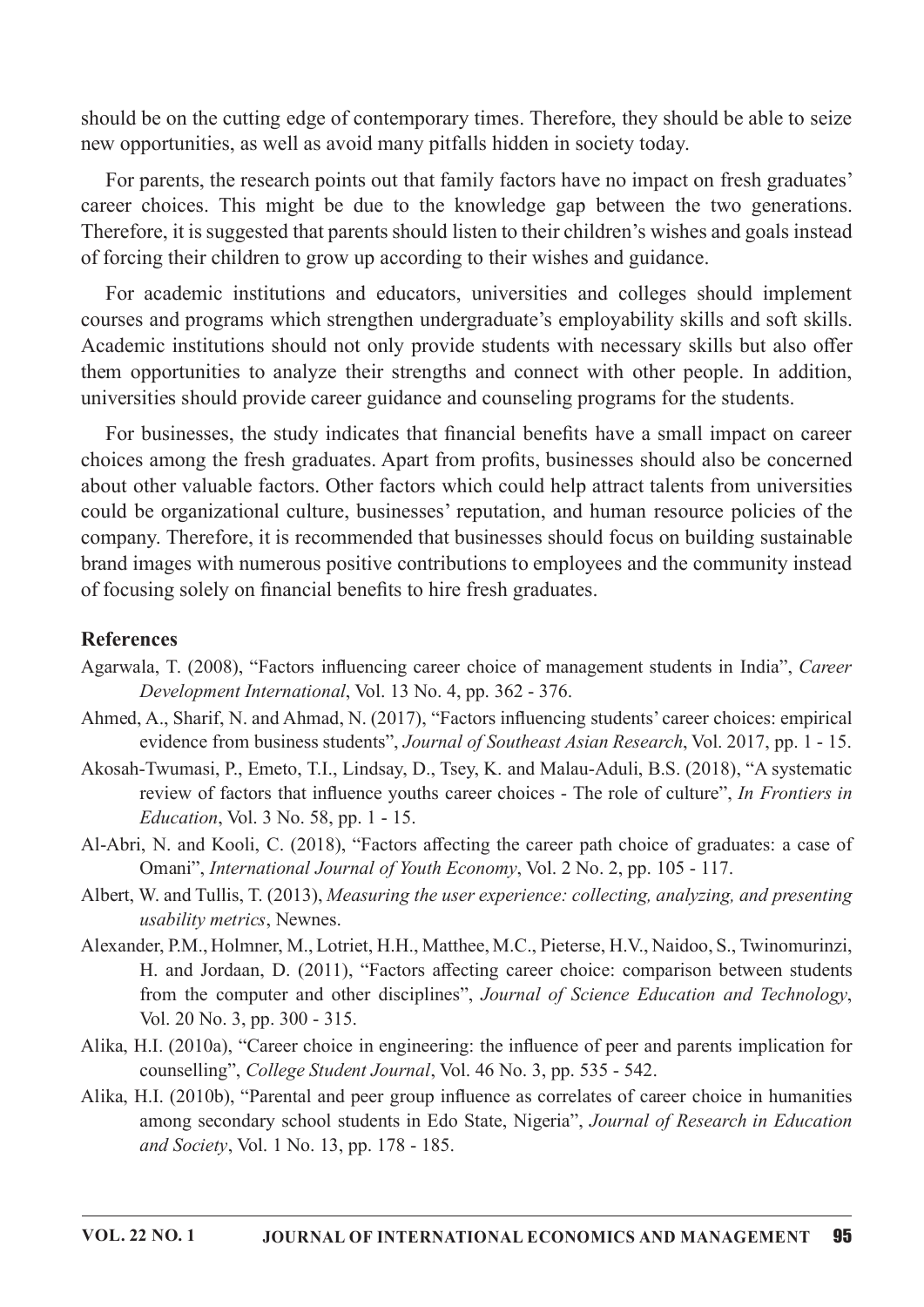- Anojan, V. and Nimalathasan, B. (2013), "Factors influencing in career choice of second vearundergraduate students: a case study of faculty of management studies and commerce", International Journal of Social Science and Interdisciplinary Research, Vol. 2 No. 11, pp. 16 - 25.
- Atitsogbe, K.A., Moumoula, I.A., Rochat, S.,Antonietti, J.P. and Rossier, J. (2018), "Vocational interests and career indecision in Switzerland and Burkina Faso: cross-cultural similarities and differences", Journal of Vocational Behavior, Vol. 107, pp. 126 - 140.
- Bojuwoye, O. and Mbanjwa, S. (2006), "Factors impacting on career choices of Technikon students from previously disadvantaged high schools", Journal of Psychology in Africa, Vol. 16 No. 1, pp.3-16.
- Cambridge dictionary. (n.d.), "Graduate", Available at https://dictionary.cambridge.org/dictionary/ english/graduate (Accessed 26 September, 2021).
- Dang, T. (2017), "Gia dinh va giao duc gia dinh trong boi canh xa hoi ngay nay", Available at https:// nhandan.vn/tin-tuc-xa-hoi/gia-dinh-va-giao-duc-gia-dinh-trong-boi-canh-xa-hoi-ngaynay-296595/ (Accessed 28 June, 2021).
- DeSimone, R., Werner, J. and Harris, D. (2002), Human resource development, 3<sup>rd</sup> ed., Orlando: Harcourt College Publishers.
- Etikan, I. and Bala, K. (2017), "Sampling and sampling methods", *Biometrics & Biostatistics* International Journal, Vol. 5 No. 6, pp. 9 - 14.
- Ferentz, M. and Rosenzweig, N. (1955), Table of F coefficients, Argonne National Laboratory.
- Fizer, D. (2013), "Factors affecting career choices of college students enrolled in agriculture", A research paper presented for the Master of Science in Agriculture and Natural Science degree at The University of Tennessee, Martin, pp.  $51 - 54$ .
- Fouad, N.A., Kim, S., Ghosh, A., Chang, W. and Figueiredo, C. (2015), "Family influence on career decision making", Journal of Career Assessment, Vol. 24 No. 1, pp. 197 - 212.
- Gardner, M. and Steinberg, L. (2005), "Peer influence on risk taking, risk preference, and risky decision making in adolescence and adulthood: an experimental study", Developmental Psychology, Vol.41No.4,pp.625-635.
- Gecikli, F. (2002), "The role of individual career planning and enhancement image", Istanbul Universitesi Iletisim Fakultesi Dergisi, Vol. 15, pp. 337 - 354.
- Goddard, W. and Melville, S. (2004), Research methodology: an introduction, Juta and Company Ltd.
- Gokuladas, V.K. (2010), "Technical and non-technical education and the employability of engineering graduates: an Indian case study", International Journal of Training and Development, Vol. 14 No. 2, pp. 130 - 143.
- Graham, C. and McKenzie, A. (1995), "Delivering the promise: developing new graduates", *Education* of Training, Vol. 37 No. 1, pp.  $4 - 11$ .
- Guan, Y., Chen, S.X., Levin, N., Bond, M.H., Luo, N., Xu, J. and Han, X. (2015), "Differences in career decision-making profiles between American and Chinese university students: the relative strength of mediating mechanisms across cultures", Journal of Cross-Cultural Psychology, Vol.46No.6,pp.856-872.
- Hartung, P.J. (1995), Assessing career certainty and choice status, ERIC Digest.
- Hashim, H.M. and Embong, A.M. (2015), "Parental and peer influences upon accounting as a subject and accountancy as a career", Journal of Economics, Business and Management, Vol. 3 No. 2, pp.252-256.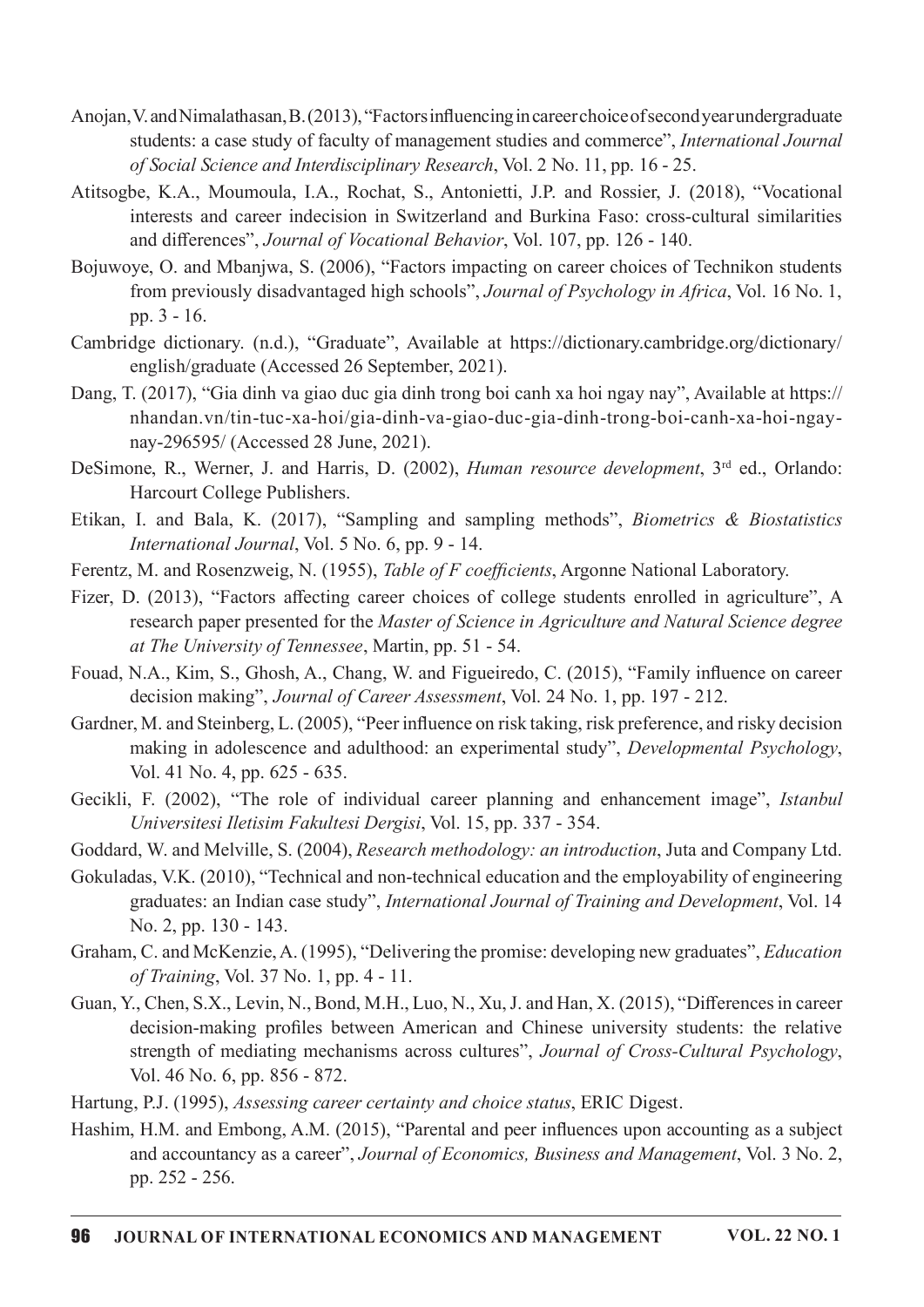- Herren, C.D., Cartmell, D.D. and Robertson, J.T. (2011), "Perceptions of influence on college choice by students enrolled in a college of agricultural sciences and natural resources", NACTA Journal, Vol. 55 No. 3, pp. 54 - 60.
- Hieu, D.V., Nhung, D.T.H. and Linh, T.M. (2021), "Identifying work-related factors influencing job satisfaction using job descriptive index (JDI) questionnaire: a study of IT companies in Hanoi", Journal of International Economics and Management, Vol. 21 No. 1, pp. 63 - 85.
- Holland, J.L. (1966), The psychology of vocational choice: a theory of personality type and model environments, Waltham: Blaisdell.
- Howard, K.A., Ferrari, L., Nota, L., Solberg, V.S.H. and Soresi, S. (2009), "The relation of cultural context and social relationships to career development in middle school", Journal of Vocational Behavior, Vol. 75 No. 2, pp. 100 - 108.
- Humayon, A., Raza, S., Aamir Khan, R. and Ansari, N. (2018), "Effect of family influence, personal interest and economic considerations on career choice amongst undergraduate students in higher educational institutions of Vehari, Pakistan", International Journal of Organizational Leadership, Vol. 7 No. 2, pp. 129 - 142.
- Jodl, K.M., Michael, A., Malanchuk, O., Eccles, J.S. and Sameroff, A. (2001), "Parents' roles in shaping early adolescents' occupational aspirations", Child Development, Vol. 72 No. 4, pp.1247-1266.
- Jusoh, M., Simun, M. and Chong, S.C. (2011), "Expectation gaps, job satisfaction, and organizational commitment of fresh graduates: roles of graduates, higher learning institutions and employers",  $Education + Training$ , Vol. 53 No. 6, pp. 515 - 530.
- Kaiser, H.F. (1974), "An index of factorial simplicity", Psychometrika, Vol. 39 No.1, pp. 31 36.
- Kaur, A. (2020), "Peer pressure as predictor of career decision making among adolescents", *IJRAR*-International Journal of Research and Analytical Reviews (IJRAR), Vol. 7 No. 1, pp. 72 - 77.
- Keenan, A. and Newton, T. (1986), "Work aspirations and experiences of young graduate engineers", Journal of Management Studies, Vol. 23 No. 2, pp. 224 - 237.
- Kolawole, J.A., Osundina, K.S., James, O.O. and Abolaji, J.A. (2012), "Influence of information use and demographic characteristics on career choice of adolescent students in Nigeria", International Journal of Information Technology and Business Management, Vol. 40 No. 1, pp. 47 - 54.
- Lent, R.W., Paixao, M.P., Da Silva, J.T. and Leitao, L.M. (2010), "Predicting occupational interests and choice aspirations in Portuguese high school students: a test of social cognitive career theory", *Journal of Vocational Behavior*, Vol. 76 No. 2, pp. 244 - 251.
- Liaw,S.Y.,Wu,LT.,Lopez,V.,Chow,Y.L.,Lim,S.,Holroyd,E.andWang,W.(2017),"Development and psychometric testing of an instrument to compare career choice influences and perceptions of nursing among healthcare students", BMC Medical Education, Vol. 17 No. 1, pp. 72 - 81.
- Lui, J.L., Yap, F.T., Ong, T.K. and Chai, S.S. (2013), Perception of factors that influence career decision making among undergraduates in Klang Valley, Doctoral dissertation, UTAR.
- Luttrell, R. and McGrath, K. (2021), Gen Z: the superhero generation, Rowman & Littlefield Publisher.
- Maina, B.N. (2013), Factors influencing career choice among undergraduate students in public universities in Kenya – A case of compassion for international sponsored students, Unpublished master thesis, Kenya: University of Nairobi.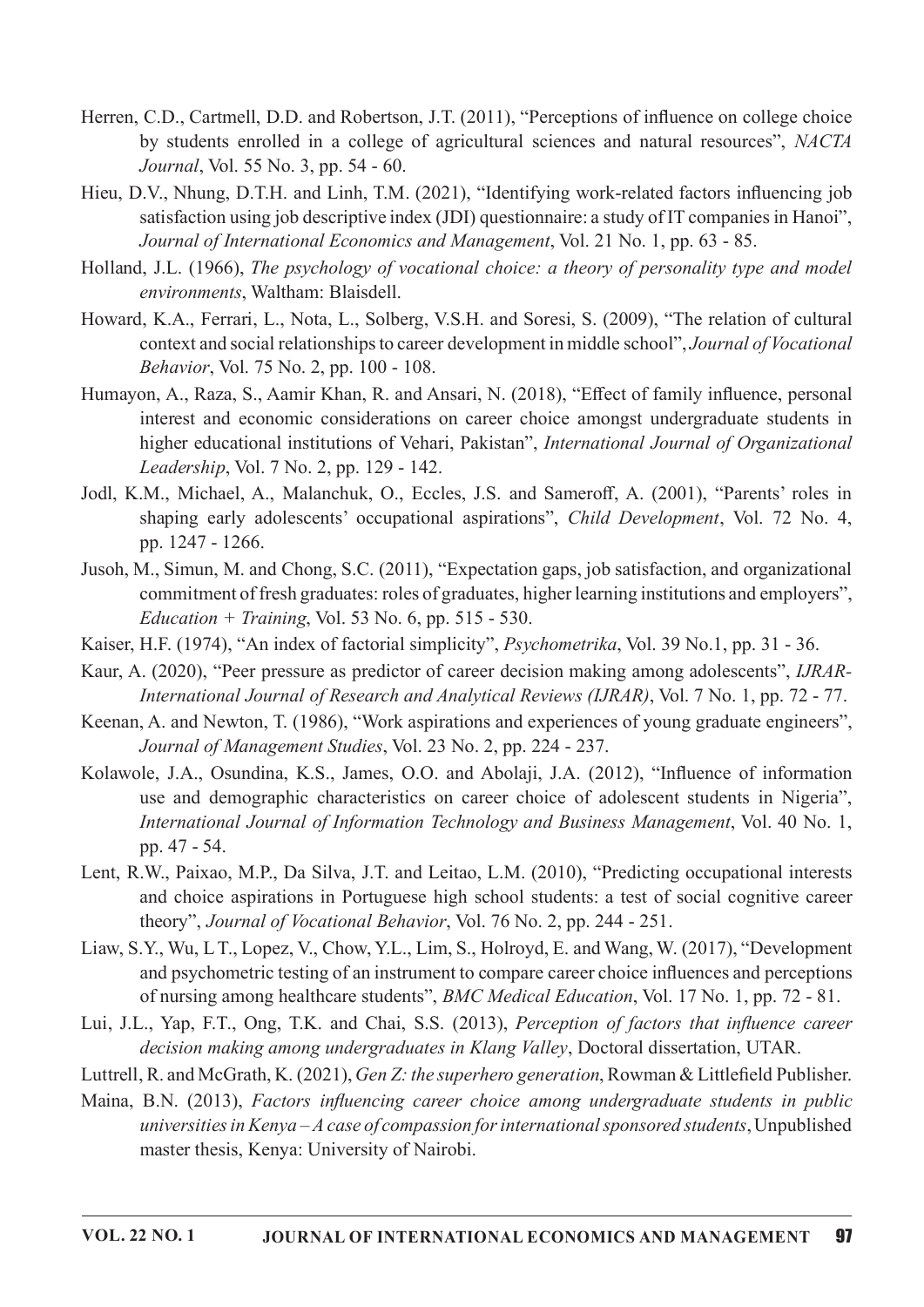- Mansfield, E.R. and Helms, B.P. (1982), "Detecting multicollinearity", The American Statistician, Vol.36No.3a,pp.158-160.
- Marinas, L.E., Igret, R.S., Marinas, C.V. and Prioteasa, E. (2016), "Factors influencing career choice: the Romanian business and administration students' experience", European Journal of Sustainable Development, Vol. 5 No. 3, pp. 267 - 278.
- Mashige, K.P. and Oduntan, O.A. (2011), "Factors influencing South African optometry students in choosing their career and institution of learning", African Vision and Eye Health, Vol. 70 No. 1, pp.  $21 - 28$ .
- McGaha, S.T. (2005), Career choices and factors influencing career change among Oklahoma State University agricultural communications graduates, Master thesis, Oklahoma State University.
- Migunde, Q., Agak, J. and Odiwuor, W. (2012), "Gender differences, career aspirations and career development barriers of secondary school students in Kisumu municipality", Gender and Behaviour, Vol. 10 No. 2, pp. 4987 - 4997.
- Moss, J. (2019), "Burnout is about your workplace, not your people", *Harvard Business Review*, Available at https://hbr.org/2019/12/burnout-is-about-your-workplace-not-your-people  $(A$ ccessed 23 June, 2021).
- Mtemeri, J. (2020), "Peer pressure as a predictor of career decision-making among high school students in Midlands Province, Zimbabwe", Global Journal of Guidance and Counseling in Schools: Current Perspectives, Vol. 10 No. 3, pp. 120 - 131.
- Naz, A., Saeed, G., Khan, W., Khan, N., Sheik, L. and Khan, N. (2014), "Peer and friends and career decision making: a critical analysis", *Middle East Journal of Scientific Research*, Vol. 22 No. 8, pp. 1193 - 1197.
- Nguyen, P. (2020), "2020: the year for Vietnamese streamers, YouTubers VietNamNet", Available at https://vietnamnet.vn/en/sci-tech-environment/2020-the-year-for-vietnamese-streamersyoutubers-704659.html/ (Accessed 28 June, 2021).
- Nguyen, T.G. (2018), "Vietnamese media going social: connectivism, collectivism, and conservatism", The Journal of Asian Studies, Vol. 77 No. 4, pp. 895 - 908.
- Nunnally, J.C. and Bernstein, I.H. (1994), Psychometric theory, 3<sup>rd</sup> ed., New York McGraw-Hill.
- Pablo-Lerchundi, I., Nunez-del-Rio, M.C. and Gonzalez-Tirados, R.M. (2015), "Career choice in engineering students: its relationship with motivation, satisfaction and the development of professional plans", Anales de Psicología/Annals of Psychology, Vol. 31 No. 1, pp. 268 - 279.
- Purohit, D., Jayswal, M. and Muduli, A. (2020), "Factors influencing graduate job choice A systematic literature review", European Journal of Training and Development, Vol. 45 No. 4/5, pp. 381 - 401.
- Ratner, B. (2009), "The correlation coefficient: its values range between+  $1/-1$ , or do they?", *Journal* of Targeting, Measurement and Analysis for Marketing, Vol. 17 No. 2, pp. 139 - 142.
- Salami, S.O. (2008), "Roles of personality, vocational interests, academic achievement and sociocultural factors in educational aspirations of secondary school adolescents in southwestern Nigeria", Career Development International, Vol. 13 No. 7, pp. 630 - 647.
- Saleem, N., Hanan, M.A., Saleem, I and Shamshad, R.M. (2014), "Career selection: role of parent's profession, mass media and personal choice", Bulletin of Education and Research, Vol.36No.2,pp.25-37.